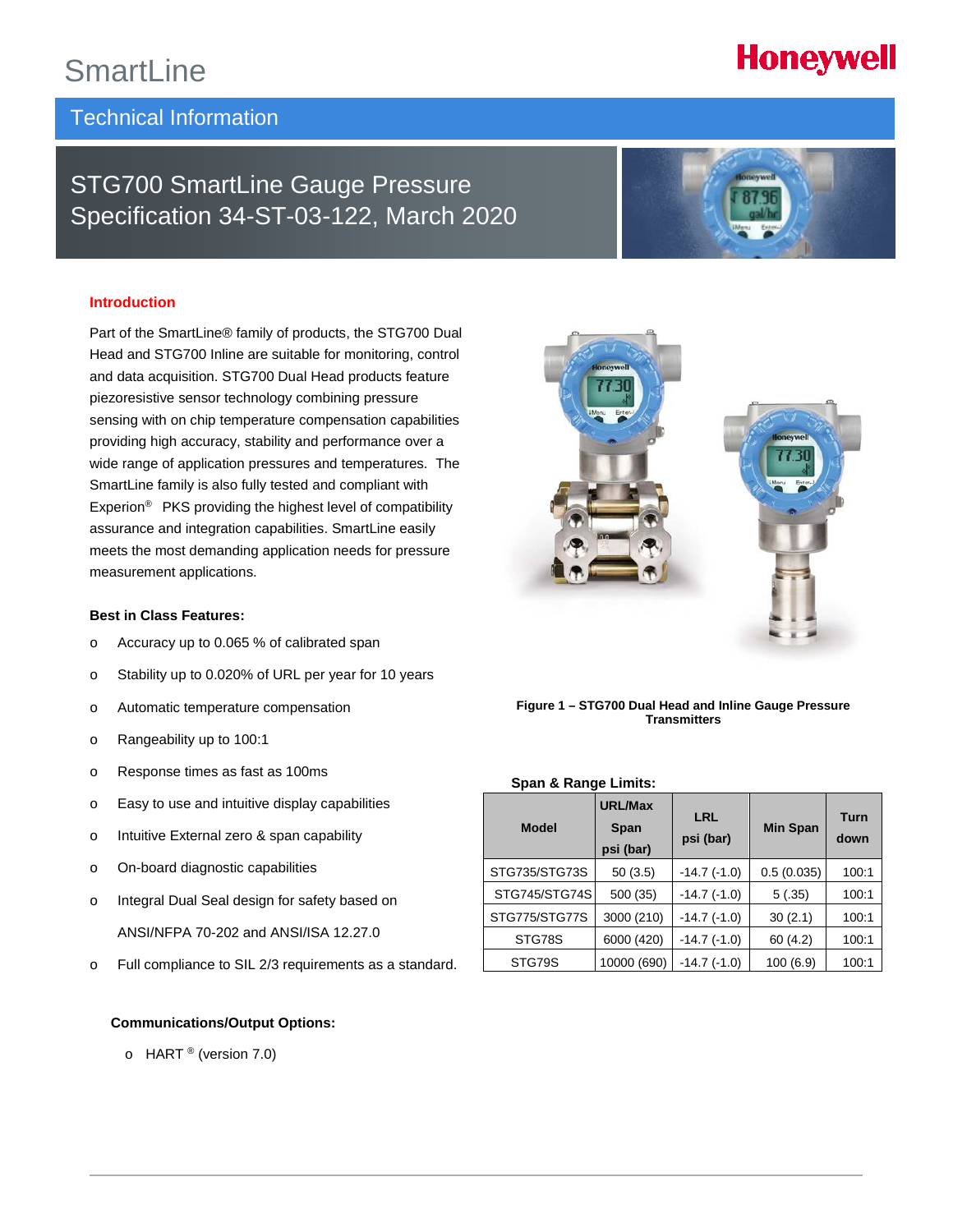# **Description**

The SmartLine family pressure transmitters are designed around a high performance piezo-resistive sensor. This one sensor integrates multiple sensors linking process pressure measurement with on-board static pressure (GP Models) and temperature compensation measurements.

# **Indication/Display Option**

#### **Standard LCD Display Features**

- o Modular (may be added or removed in the field)
- o Supports HART protocol variant
- o 0, 90,180, & 270 degree position adjustments
- o Configurable (HART only) and standard (Pa, KPa, MPa, KGcm2, Torr, ATM, inH<sub>2</sub>O, mH<sub>2</sub>O, bar, mbar, inHG, FTH2O, mmH2O, mm HG, & psi) measurement units.
- o 2 Lines 6 digits PV (9.95H x 4.20W mm) 8 Characters
- $\circ$  Square root output indication ( $\sqrt{ }$ ) and Write protect Indication
- o Built in Basic Device Configuration through Internal or External Buttons – Range/Engineering Unit/Loop Test /Loop Calibration/Zero /Span Setting

# **Diagnostics**

SmartLine transmitters all offer digitally accessible diagnostics which aid in providing advanced warning of possible failure events minimizing unplanned shutdowns, providing **lower overall operational costs**

# **System Integration**

- o SmartLine communications protocols all meet the most current published standards for HART.
- o All ST 700 units are Experion tested to provide the highest level of compatibility assurance

# **Configuration Tools**

### **External Two Button Configuration Option**

Suitable for all electrical and environmental requirements, SmartLine offers the ability to configure the transmitter and display, for all basic parameters, via two externally accessible buttons when a display option is selected. Zero/span capabilities are also optionally available via two external buttons with or without selection of the display option.

# **Internal Two Button Configuration Option**

The Standard display has two buttons that can be used for Basic configuration such as re ranging, PV Engineering unit setting, Zero/Span settings, Loop testing and calibration functions.

#### **Hand Held Configuration**

SmartLine transmitters feature two-way communication and configuration capability between the operator and the transmitter. This is accomplished via Honeywell's field-rated Multiple Communication Configurator (MCT404). The MCT404 is capable of field configuring HART Devices and can also be ordered for use in intrinsically safe environments. All Honeywell transmitters are designed and tested for compliance with the offered communication protocols and are designed to operate with any properly validated hand held configuration device.

### **Personal Computer Configuration**

Field Device Manager (FDM) Software and FDM Express are also available for managing HART device configurations.

### **Modular Design**

To help contain maintenance & inventory costs, all ST 700 transmitters are modular in design supporting the user's ability to replace meter bodies, standard displays or electronic modules without affecting overall performance. Each meter body is uniquely characterized to provide intolerance performance over a wide range of application variations in temperature and pressure.

Modular Features

- Meter body replacement
- Add or remove standard displays
- Add or remove lightning protection (terminal connection)

With no performance effects, *Honeywell's unique modularity results in lower inventory needs and lower overall operating costs*.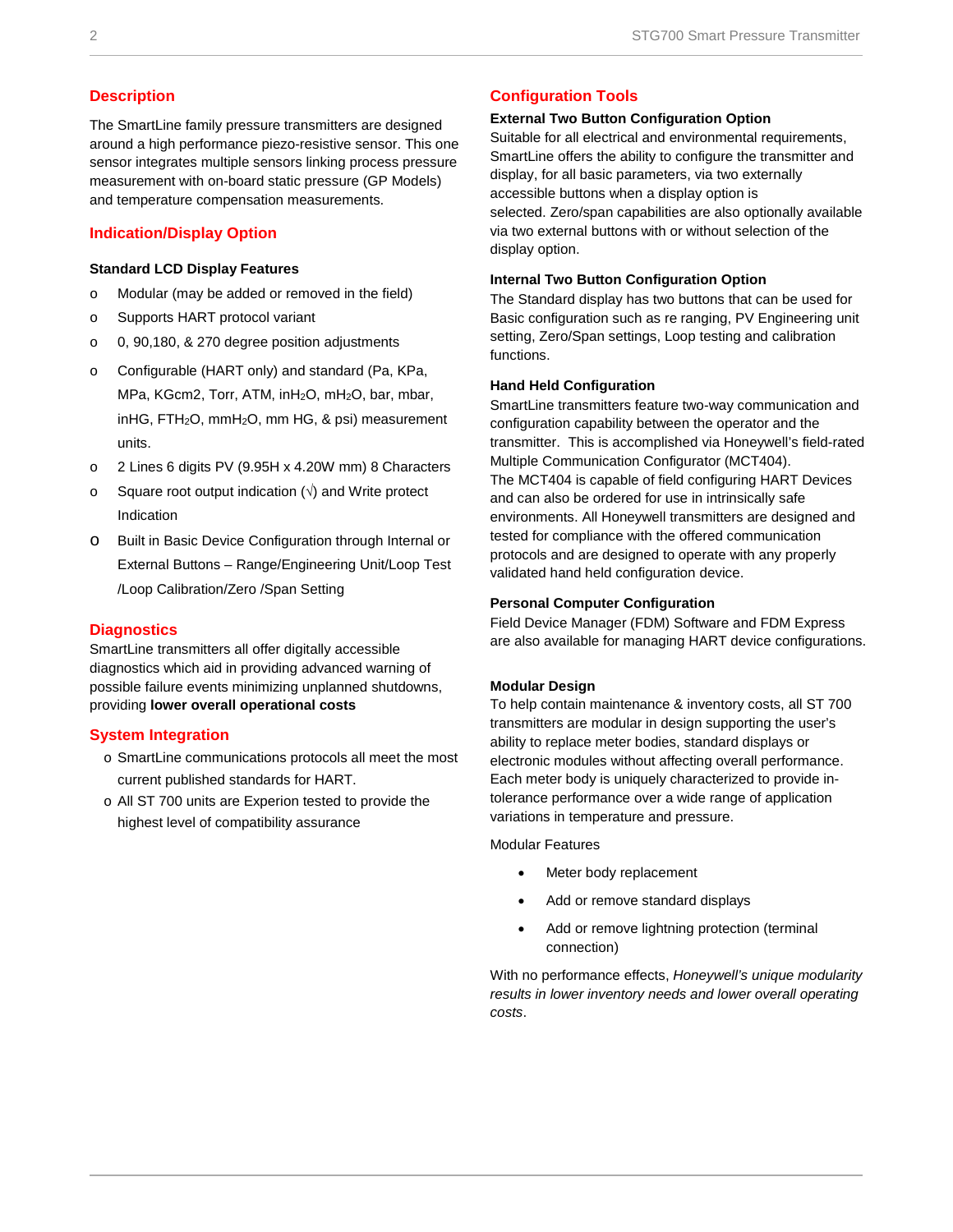# **Performance Specifications**

#### **Reference Accuracy:** (conformance to +/-3 Sigma) **Table 1**

|                 |               |                     |                                  | таріс т            |                                            |                                                  |                                                    |
|-----------------|---------------|---------------------|----------------------------------|--------------------|--------------------------------------------|--------------------------------------------------|----------------------------------------------------|
|                 | <b>Model</b>  | <b>URL</b>          | <b>LRL</b>                       | Min Span           | <b>Maximum</b><br><b>Turndown</b><br>Ratio | Stability (%<br><b>URL/Year for</b><br>10 years) | Reference<br>Accuracy<br>$(*$ Span) <sup>1,2</sup> |
|                 | <b>STG735</b> | 50 psi (3.5 bar)    | $-14.7$ psi $(-1.0 \text{ bar})$ | 0.5 psi (.035 bar) |                                            |                                                  |                                                    |
|                 | STG73S        | 50 psi (3.5 bar)    | $-14.7$ psi $(-1.0 \text{ bar})$ | 0.5 psi (.035 bar) |                                            |                                                  |                                                    |
| Accuracy        | <b>STG745</b> | 500 psi (35 bar)    | $-14.7$ psi $(-1.0 \text{ bar})$ | 5 psi (.35 bar)    |                                            |                                                  |                                                    |
|                 | STG74S        | 500 psi (35 bar)    | $-14.7$ psi $(-1.0 \text{ bar})$ | 5 psi (.35 bar)    | 100:1                                      | 0.020%                                           | 0.0650%                                            |
|                 | <b>STG775</b> | 3000 psi (210 bar)  | $-14.7$ psi $(-1.0 \text{ bar})$ | 30 psi (2.1 bar)   |                                            |                                                  |                                                    |
| <b>Standard</b> | STG77S        | 3000 psi (210 bar)  | $-14.7$ psi $(-1.0 \text{ bar})$ | 30 psi (2.1 bar)   |                                            |                                                  |                                                    |
|                 | STG78S        | 6000 psi (420 bar)  | $-14.7$ psi $(-1.0 \text{ bar})$ | 60 psi (4.2 bar)   |                                            |                                                  |                                                    |
|                 | STG79S        | 10000 psi (690 bar) | $-14.7$ psi $(-1.0 \text{ bar})$ | 100 (6.9 bar)      |                                            |                                                  |                                                    |

Zero and span may be set anywhere within the listed (URL/LRL) range limits

# **Accuracy, Span and Temperature Effect:** (Conformance to +/-3 Sigma)

|                          |               | Table 2             |                                                |                                              |      |                |                                                                           |        |       |       |
|--------------------------|---------------|---------------------|------------------------------------------------|----------------------------------------------|------|----------------|---------------------------------------------------------------------------|--------|-------|-------|
|                          |               |                     |                                                | Accuracy $1,2,3$<br>(% of Span)              |      |                | <b>Temperature Effect</b><br>$%$ Span/50 $^{\circ}$ F)                    |        |       |       |
|                          | Model         | <b>URL</b>          | For<br><b>Turndowns</b><br><b>Greater Then</b> | A                                            | B    | C<br>psi (bar) | D                                                                         | E.     |       |       |
|                          | <b>STG735</b> | 50 psi (3.5 bar)    | 17:1                                           |                                              |      | 3(0.21)        | 0.070                                                                     | 0.008  |       |       |
|                          | STG73S        | 50 psi (3.5 bar)    | 8:1                                            |                                              |      |                |                                                                           | 6(0.4) | 0.100 | 0.015 |
|                          | <b>STG745</b> | 500 psi (35 bar)    | 20:1                                           |                                              |      |                | 25(1.7)                                                                   | 0.075  | 0.013 |       |
| <b>Standard Accuracy</b> | STG74S        | 500 psi (35 bar)    | 20:1                                           | 0.025                                        | 0.04 | 25(1.7)        | 0.100                                                                     | 0.020  |       |       |
|                          | <b>STG775</b> | 3000 psi (210 bar)  | 8.5:1                                          |                                              |      | 350 (24.1)     | 0.075                                                                     | 0.013  |       |       |
|                          | STG77S        | 3000 psi (210 bar)  | 8.5:1                                          |                                              |      | 350 (24.1)     | 0.100                                                                     | 0.025  |       |       |
|                          | STG78S        | 6000 psi (420 bar)  | 10:1                                           |                                              |      | 600 (42)       | 0.100                                                                     | 0.070  |       |       |
|                          | STG79S        | 10000 psi (690 bar) | 8:1                                            |                                              |      | 1250 (86)      | 0.200                                                                     | 0.170  |       |       |
|                          |               |                     | $+$                                            | <b>Turn Down Effect</b><br>$A + B$<br>% Span | Span |                | <b>Temp Effect</b><br>URL<br>$\pm$<br>₽<br>Span<br>% Span per 28°C (50°F) |        |       |       |

# **Total Performance (% of Span):**

 **Total Performance Calculation:**  $= +/- \sqrt{($ Accuracy $)^2 + ($ Temperature Effect $)^2$ 

**Total Performance Examples (for comparison):** @ 5:1 Turndown, +/-50 °F (28°C) shift

**STG745 @ 100 psi:** 0.154% of span **STG74S @ 100 psi:** 0.210% of span

**STG78S @ 1200 psi:** 0.455% of span **STG79S @ 2000 psi:** 1.052% of span

 **STG735 @ 10 psi:** 0.128% of span **STG73S @ 10 psi:** 0.187% of span **STG775 @ 600 psi:** 0.154 % of span **STG77S @ 600 psi:** 0.234% of span

# **Typical Calibration Frequency:**

Calibration verification is recommended every two (2) years

#### **Notes:**

- <sup>1</sup>. Terminal Based Accuracy Includes combined effects of linearity, hysteresis, and repeatability. Analog output adds 0.006% of span.
- <sup>2</sup>. For zero based spans and reference conditions of: 25 °C (77 °F) for LRV > = 0 psia, 10 to 55% RH, and 316 Stainless Steel barrier diaphragm.
- 3. STG735 and STG73S, for LRV<0 and/or URV<0, B = 1.25 and E = 0.25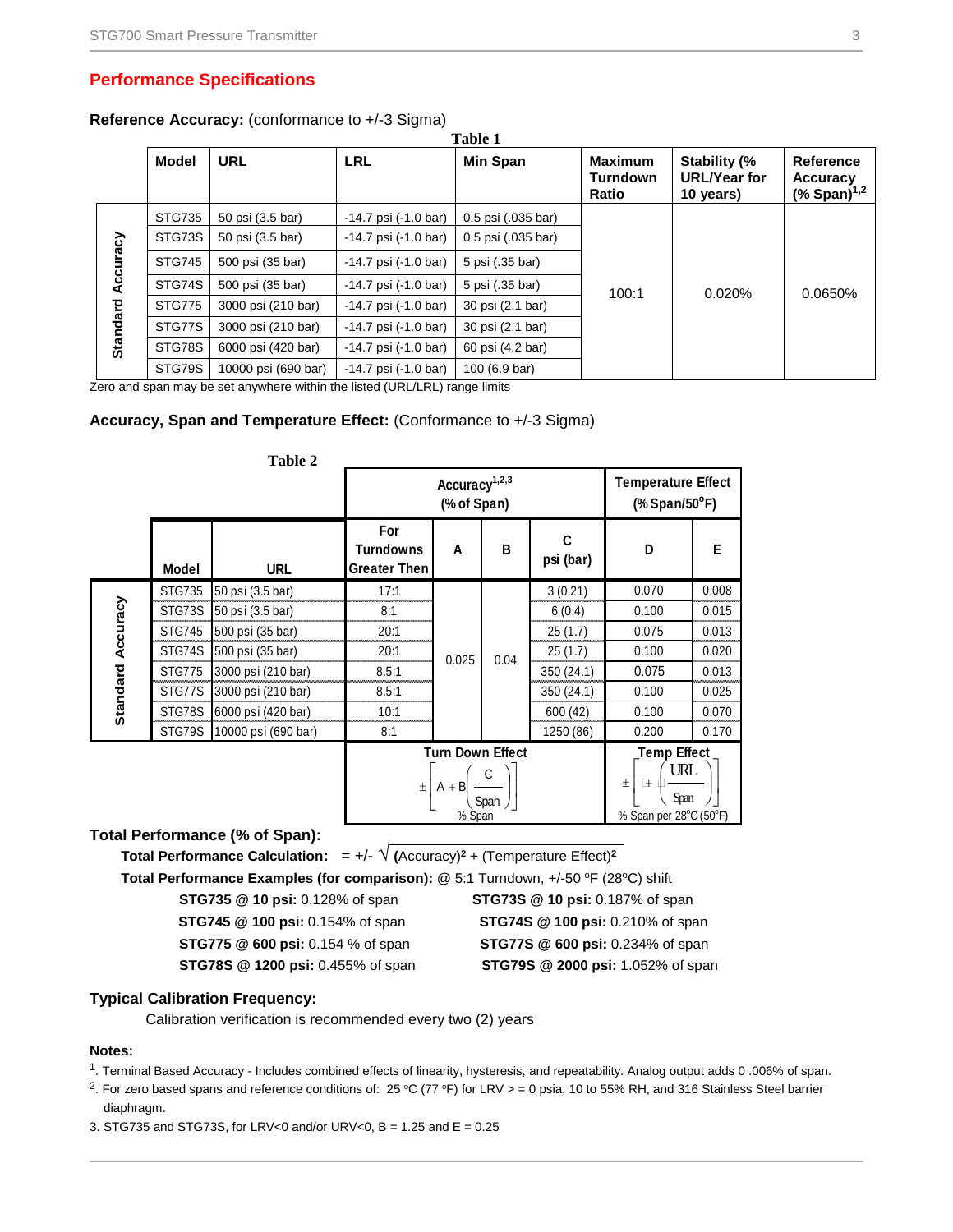|                                                                                                                                                                                                                                        | $\sigma$                                                                                                                                                                                            |                                      |                        |              |                                           |            |                                             |                       |
|----------------------------------------------------------------------------------------------------------------------------------------------------------------------------------------------------------------------------------------|-----------------------------------------------------------------------------------------------------------------------------------------------------------------------------------------------------|--------------------------------------|------------------------|--------------|-------------------------------------------|------------|---------------------------------------------|-----------------------|
| <b>Parameter</b>                                                                                                                                                                                                                       |                                                                                                                                                                                                     | <b>Reference</b><br><b>Condition</b> | <b>Rated Condition</b> |              | <b>Operative Limits</b>                   |            | <b>Transportation and</b><br><b>Storage</b> |                       |
|                                                                                                                                                                                                                                        | °C                                                                                                                                                                                                  | °F                                   | °C                     | ۰F           | °C                                        | °F         | °C                                          | °F                    |
| Ambient Temperature <sup>1</sup>                                                                                                                                                                                                       | 25±1                                                                                                                                                                                                | $77\pm2$                             | $-40$ to 85            | $-40$ to 185 | $-40$ to 85                               | -40 to 185 | $-55$ to 120                                | $-67$ to 248          |
| <b>Meter Body Temperature</b>                                                                                                                                                                                                          | $25 + 1$                                                                                                                                                                                            | $77\pm2$                             | $-40$ to 110           | $-40$ to 230 | $-40$ to 125                              | -40 to 257 |                                             | -55 to 120 -67 to 248 |
| %RH<br><b>Humidity</b>                                                                                                                                                                                                                 |                                                                                                                                                                                                     | 10 to 55                             | 0 to 100               |              | 0 to 100                                  |            | 0 to 100                                    |                       |
| Vac. Region - Min. Pressure<br>mmHg absolute<br>inH <sub>2</sub> O absolute                                                                                                                                                            |                                                                                                                                                                                                     | Atmospheric<br>Atmospheric           | 25<br>13               |              | 2 (short term) $^2$<br>1 (short term) $2$ |            |                                             |                       |
| <b>Supply Voltage</b><br><b>Load Resistance</b>                                                                                                                                                                                        | 10.8 to 42.4 Vdc at terminals<br>0 to 1,440 ohms (as shown in Figure 2)                                                                                                                             |                                      |                        |              |                                           |            |                                             |                       |
| <b>Maximum Allowable</b><br><b>Working Pressure</b><br>(MAWP) <sup>3, 4</sup><br>(ST700 products are rated to Maximum<br>Allowable Working Pressure. MAWP<br>depends on Approval Agency and<br>transmitter materials of construction.) | STG735: 50 psi (3.5 bar)<br>STG73S:<br>STG745: 500 psi (35 bar)<br>STG74S:<br>STG775: 3000 psi (210 bar)<br>STG77S: 3000 psi (210 bar)<br>STG78S: 6000 psi (420 bar)<br>STG79S: 10000 psi (690 bar) |                                      |                        |              | 50 psi (3.5 bar)<br>500 psi (35 bar)      |            |                                             |                       |

# **Operating Conditions – All Models**

 $1$  LCD Display operating temperature -20 $^{\circ}$ C to +70 $^{\circ}$ C Storage temperature -30 $^{\circ}$ C to 80 $^{\circ}$ C.

 $2$  Short term equals 2 hours at 70 $^{\circ}$ C (158 $^{\circ}$ F)

<sup>3</sup> Units can withstand overpressure of 1.5 x MAWP without damage

<sup>4</sup> Consult the factory for MAWP of ST 700 transmitters with CRN approval



<span id="page-3-0"></span>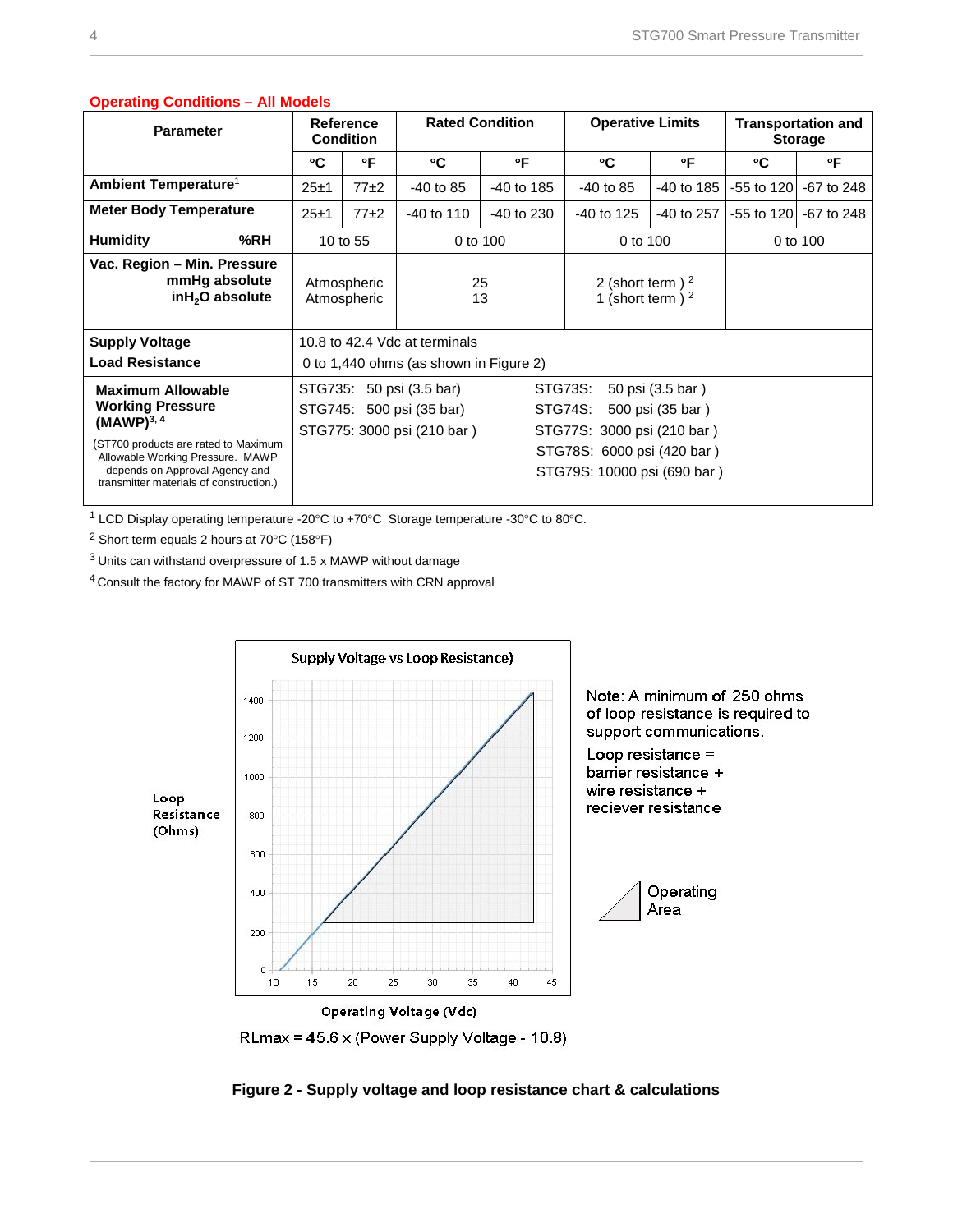# **Performance Under Rated Conditions – All Models**

| <b>Parameter</b>                                                         | <b>Description</b>                                       |                                                                                        |                                                                                             |
|--------------------------------------------------------------------------|----------------------------------------------------------|----------------------------------------------------------------------------------------|---------------------------------------------------------------------------------------------|
| <b>Analog Output</b>                                                     | Two-wire, 4 to 20 mA                                     |                                                                                        |                                                                                             |
| <b>Digital Communications:</b>                                           | HART7                                                    |                                                                                        |                                                                                             |
| <b>HART Output Failure Modes</b>                                         |                                                          | <b>Honeywell Standard:</b>                                                             | <b>NAMUR NE 43 Compliance:</b>                                                              |
|                                                                          | <b>Normal Limits:</b>                                    | $3.8 - 20.8$ mA                                                                        | $3.8 - 20.5$ mA                                                                             |
|                                                                          | <b>Failure Mode:</b>                                     | ≤ 3.6 mA and $≥$ 21.0 mA                                                               | $\leq$ 3.6 mA and $\geq$ 21.0 mA                                                            |
| <b>Supply Voltage Effect</b>                                             | 0.005% span per volt.                                    |                                                                                        |                                                                                             |
| <b>Transmitter Turn on Time</b><br>(includes power up & test algorithms) | 2.5 <sub>sec</sub>                                       |                                                                                        |                                                                                             |
| <b>Response Time</b><br>(delay + time constant)                          | 100ms                                                    |                                                                                        |                                                                                             |
| <b>Damping Time Constant</b>                                             |                                                          |                                                                                        | Adjustable from 0 to 32 seconds in 0.1 increments. Default Value: 0.5 seconds               |
| <b>Vibration Effect:</b>                                                 | Less than $+/-$ 0.1% of URL w/o damping<br>acceleration) |                                                                                        | Per IEC60770-1 field or pipeline, high vibration level (10-2000Hz: 0.21 displacement/3g max |
| <b>Electromagnetic Compatibility</b>                                     | IEC 61326-3-1                                            |                                                                                        |                                                                                             |
| <b>Lightning Protection Option</b>                                       | Impulse rating:<br>8/20uS<br>10/1000uS                   | Leakage Current: 10uA max @ 42.4VDC 93C<br>5000A (>10 strikes)<br>200A (> 300 strikes) | 10000A (1 strike min.)                                                                      |

# **Materials Specifications** (see model selection guide for availability/restrictions with various models)

| <b>Parameter</b>                       | <b>Description</b>                                                                                                                                                                           |
|----------------------------------------|----------------------------------------------------------------------------------------------------------------------------------------------------------------------------------------------|
| <b>Barrier Diaphragms Material</b>     | <b>STG700 Dual Head: 316L SS, Hastelloy® C-276<sup>2</sup></b>                                                                                                                               |
|                                        | <b>STG700 Inline: 316L SS. Hastellov® C-276<sup>2</sup></b>                                                                                                                                  |
| <b>Process Head Material</b>           | <b>STG700 Dual Head:</b> Carbon Steel (Zinc Plated) <sup>5</sup> , 316 SS <sup>4</sup> , Hastelloy <sup>®</sup> C-276 <sup>6</sup>                                                           |
|                                        | STG700 Inline: 316L SS, Hastelloy® C-276 <sup>6</sup>                                                                                                                                        |
| Vent/Drain Valves & Plugs <sup>1</sup> | STG700 Dual Head: 316 SS <sup>4</sup> , Hastelloy® C-276 <sup>2</sup>                                                                                                                        |
|                                        | STG700 Inline: N/A                                                                                                                                                                           |
| <b>Head Gaskets</b>                    | <b>STG700 Dual Head:</b> Glass-filled PTFE standard. Viton <sup>®</sup> and graphite are optional.<br>STG700 Inline: N/A                                                                     |
| <b>Meter Body Bolting</b>              | STG700 Dual Head: Carbon Steel (Zinc plated) standard. Options include 316 SS, NACE A286<br>SS bolts and nuts or NACE A286 SS bolts and 304 SS nuts, and Super Duplex.<br>STG700 Inline: N/A |
| <b>Mounting Bracket</b>                | Carbon Steel (Zinc-plated) or 304 or 316 Stainless Steel, See Figures 4 & 5                                                                                                                  |
| <b>Fill Fluid</b>                      | Silicone, CTFE                                                                                                                                                                               |
| <b>Electronic Housing</b>              | Pure Polyester Powder Coated Low Copper (<0.4%)-Aluminum. Meets NEMA 4X, IP66, IP67 and<br>NEMA 7 (explosion proof). All stainless steel housing is optional.                                |
| <b>Process Connections</b>             | <b>STG700 Dual Head:</b> 1/2 -inch NPT(female)                                                                                                                                               |
|                                        | <b>STG700 Inline:</b> 1/ <sub>2</sub> -inch NPT(female), 1/ <sub>2</sub> -inch NPT male, 9/16 Aminco, G1/ <sub>2</sub> -B Male Thread                                                        |
| Wiring                                 | Accepts up to 16 AWG (1.5 mm diameter).                                                                                                                                                      |
| <b>Dimensions</b>                      | See Figure 3 and Figure 4                                                                                                                                                                    |
| <b>Net Weight</b>                      | STG700 Dual Head: 8.3 pounds (3.8 Kg). STG700 Inline: 3.6 pounds (1.6 Kg) with Aluminum<br>Housing                                                                                           |

<sup>1</sup> Vent/Drains are sealed with Teflon<sup>®</sup>

2 Hastelloy® C-276 or UNS N10276

<sup>4</sup> Supplied as 316 SS or as Grade CF8M, the casting equivalent of 316 SS.

<sup>5</sup> Carbon Steel heads are zinc-plated and not recommended for water service due to hydrogen migration. For that service, use 316 stainless steel wetted Process Heads.

6 Hastelloy® C-276 or UNS N10276. Supplied as indicated or as Grade CW12MW, the casting equivalent of Hastelloy® C-276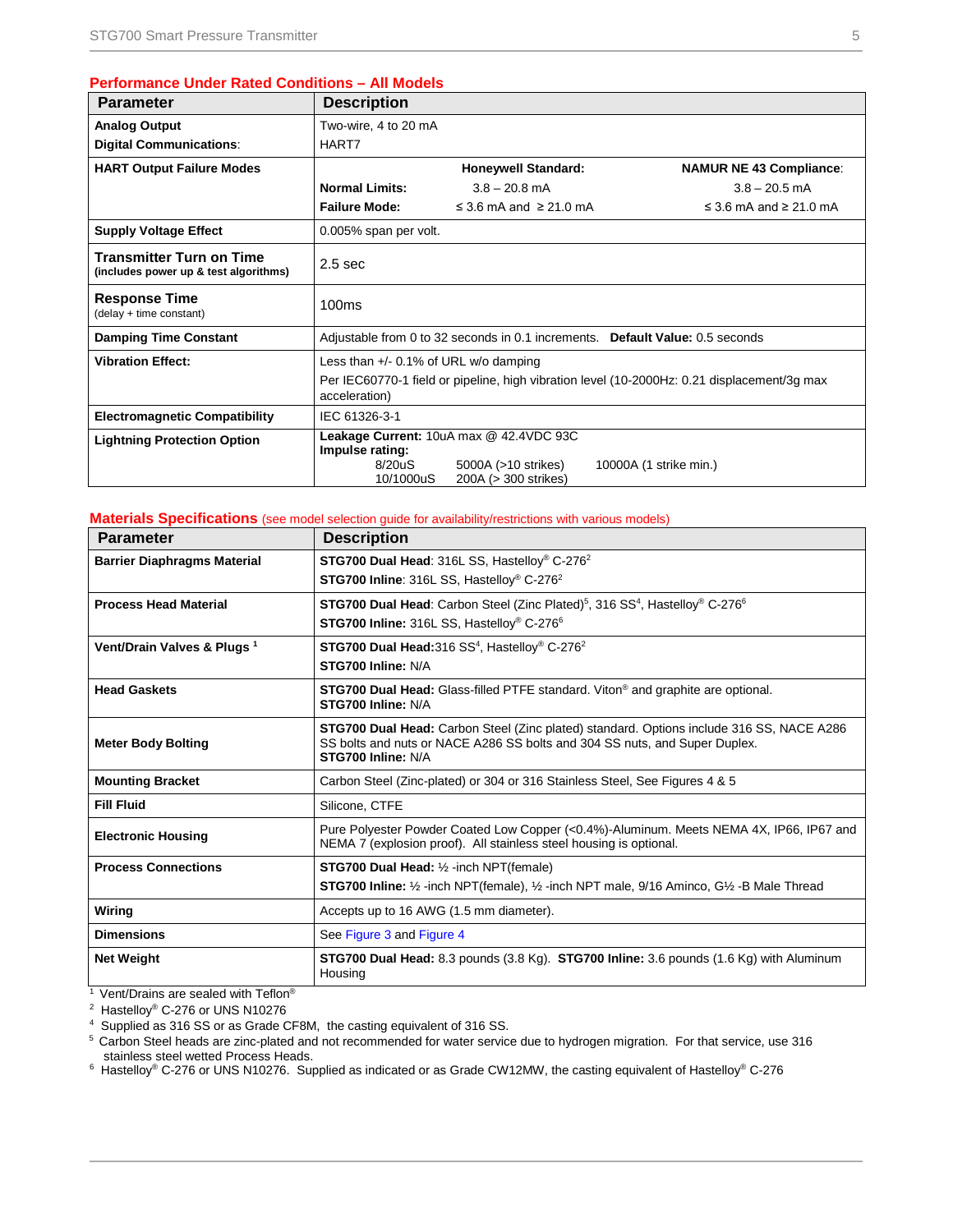# **Communications Protocols & Diagnostics**

# **HART Protocol**

**Version:**

HART 7

# **Power Supply**

Voltage: 10.8 to 42.4Vdc at terminals Load: Maximum 1440 ohms Se[e Figure 2.](#page-3-0) Minimum Load: 0 ohms. (For handheld communications a minimum load of 250 ohms is required)

# **Standard Diagnostics**

ST 700 top level diagnostics are reported as either critical or non-critical and readable via the DD/DTM tools or integral display as shown.

# **Critical Diagnostics**

| <b>HART DD/DTM Tools</b>              | <b>Standard Display</b> |
|---------------------------------------|-------------------------|
| Electronic Module DAC<br>Failure      | Fault Comm El           |
| Meter Body NVM Corrupt                | Fault Mtrbody           |
| Config. Data Corrupt                  | Fault Comm El           |
| Electronic Module Diag<br>Failure     | Fault Comm El           |
| <b>Meter Body Critical</b><br>Failure | Fault Mtrbody           |
| <b>Sensor Comms Timeout</b>           | Fault Mbd Com           |

# **Non-Critical Diagnostics**

| <b>HART DD/DTM Tools</b>            |
|-------------------------------------|
| Display Failure                     |
| Electronic Module Comm Failure      |
| Meter Body Excess Correct           |
| Sensor Over Temperature             |
| <b>Fixed Current Mode</b>           |
| PV Out of Range                     |
| No Factory Calibration              |
| LRV Set Error - Zero Config. Button |
| URV Set Error - Zero Config. Button |
| AO Out of Range                     |
| <b>Loop Current Noise</b>           |
| Meter Body Unreliable Comm          |
| No DAC Calibration                  |
| Sensor Supply Voltage Low           |

Refer to ST 700 manuals for additional level diagnostic information.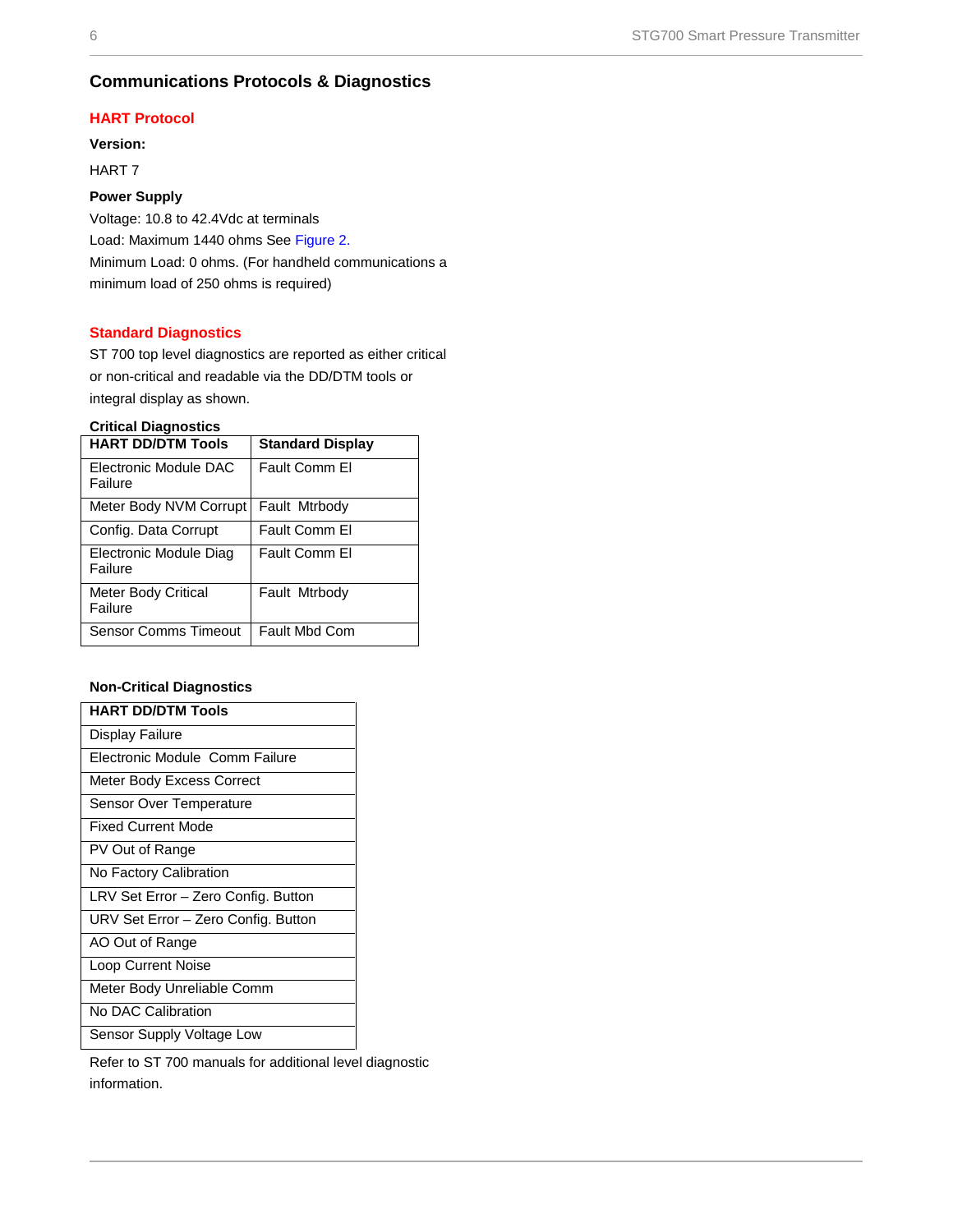# **Approval Certifications:**

| <b>AGENCY</b>                                                      | <b>TYPE OF PROTECTION</b>                                                                                                                                                                                                        | <b>FIELD</b><br><b>PARAMETERS</b> | <b>AMBIENT TEMP</b><br>(Ta)              |
|--------------------------------------------------------------------|----------------------------------------------------------------------------------------------------------------------------------------------------------------------------------------------------------------------------------|-----------------------------------|------------------------------------------|
|                                                                    | <b>Explosionproof:</b><br>Class I, Division 1, Groups A, B, C, D;<br><b>Dust Ignition Proof:</b><br>Class II, III, Division 1, Groups E, F, G;<br>Class I, Zone 0/1, AEx d IIC Ga/Gb<br>Class II, Zone 21, AEx tb IIIC Db T 95°C | Note 1                            | T5: -50 °C to 85°C<br>T6: -50 °C to 65°C |
| <b>FM Approvals™</b>                                               | <b>Intrinsically Safe:</b><br>Class I, II, III, Division 1, Groups A, B, C,<br>D, E, F, G                                                                                                                                        |                                   | T4: -50 °C to 70°C                       |
|                                                                    | Class I, Zone 0, AEx ia IIC Ga                                                                                                                                                                                                   |                                   |                                          |
|                                                                    | <b>Nonincendive:</b><br>Class I, Division 2, Groups A, B, C, D<br>locations,                                                                                                                                                     | Note 1                            | T4: -50 °C to 85°C                       |
|                                                                    | Class I, Zone 2, AEx nA IIC Gc                                                                                                                                                                                                   |                                   |                                          |
|                                                                    | Enclosure: Type 4X/IP66/IP67                                                                                                                                                                                                     | All                               |                                          |
|                                                                    | <b>Explosion Proof:</b><br>Class I, Division 1, Groups A, B, C, D;<br><b>Dust Ignition Proof:</b><br>Class II, III, Division 1, Groups E, F, G;<br>Ex d IIC Ga<br>Ex tb IIIC Db T 95°C                                           | Note 1                            | T5: -50 °C to 85°C<br>T6: -50 °C to 65°C |
| <b>Canadian</b><br><b>Standards</b><br><b>Association</b><br>(CSA) | <b>Intrinsically Safe:</b><br>Class I, II, III, Division 1, Groups A, B, C,<br>D, E, F, G<br>Ex ia IIC Ga                                                                                                                        |                                   | T4: -50 °C to 70°C                       |
|                                                                    | Nonincendive:<br>Class I, Division 2, Groups A, B, C, D; T4<br>Ex nA IIC Gc                                                                                                                                                      | Note 1                            | T4: -50 ºC to 85ºC                       |
|                                                                    | Enclosure: Type 4X/IP66/IP67                                                                                                                                                                                                     | All                               |                                          |
|                                                                    | Flameproof:<br>II 1/2 G Ex d IIC Ga/Gb<br>II 2 D Ex tb IIIC Db T 95°C                                                                                                                                                            | Note 1                            | T5: -50 °C to 85°C<br>T6: -50 °C to 65°C |
| <b>ATEX</b>                                                        | <b>Intrinsically Safe:</b><br>II 1 G Ex ia IIC Ga                                                                                                                                                                                |                                   | T4: -50 °C to 70°C                       |
|                                                                    | Nonincendive:<br>II 3 G Ex nA IIC Gc                                                                                                                                                                                             | Note 1                            | T4: -50 °C to 85°C                       |
|                                                                    | Enclosure: IP66/IP67                                                                                                                                                                                                             | All                               |                                          |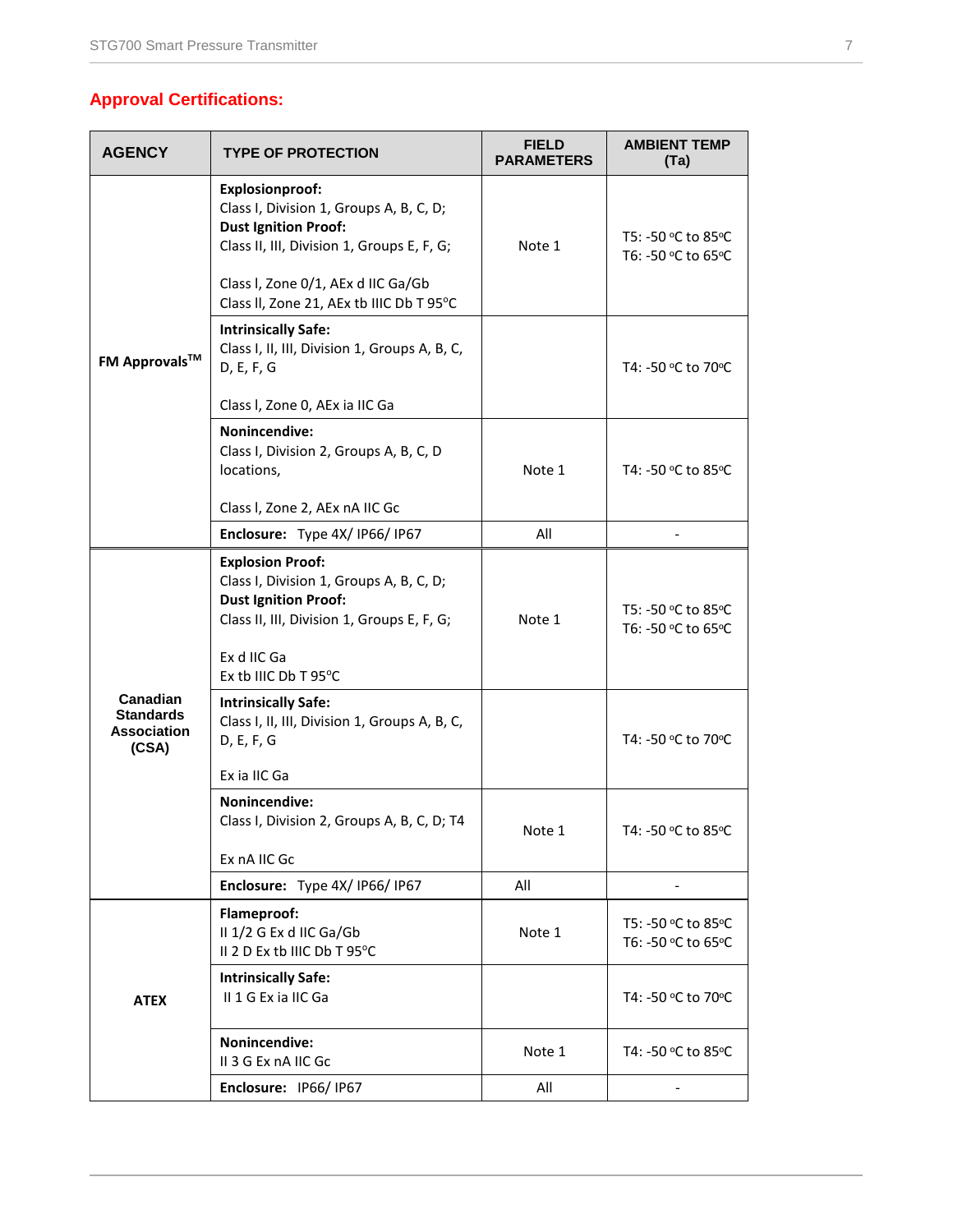# **Approval Certifications: (Continued)**

|                                    | <b>Flameproof:</b><br>Ex d IIC Ga/Gb<br>Ex tb IIIC Db T 95°C    | Note 1  | T5: -50 °C to 85°C<br>T6: -50 °C to 65°C |
|------------------------------------|-----------------------------------------------------------------|---------|------------------------------------------|
| <b>IECEX</b><br>(World)            | <b>Intrinsically Safe:</b><br>Ex ia IIC Ga                      |         | T4: -50 °C to 70°C                       |
|                                    | <b>Nonincendive:</b><br>Ex nA IIC Gc                            | Note 1  | T4: -50 ℃ to 85 °C                       |
|                                    | Enclosure: IP66/IP67                                            | All     |                                          |
|                                    | <b>Flameproof:</b><br>Ex d IIC Ga/Gb T4<br>Ex tb IIIC Db T 95°C | Note 1  | -50 °C to 85°C                           |
| <b>SAEx</b><br><b>South Africa</b> | <b>Intrinsically Safe:</b><br>Ex ia IIC Ga T4                   | Note 2a | -50 °C to 70°C                           |
|                                    | <b>Nonincendive:</b><br>Ex nA IIC Gc T4                         | Note 1  | -50 °C to 85°C                           |
|                                    | Enclosure: IP66/IP67                                            | All     |                                          |
|                                    | Flameproof:<br>Ex db IIC T6T5 Ga/Gb<br>Ex tb IIIC T 95°C Db     | Note 1  | 50 °C to 85°C                            |
| <b>INMETRO</b><br><b>Brazil</b>    | <b>Intrinsically Safe:</b><br>Ex ia IIC T4 Ga                   | Note 2a | 50 °C to 70°C                            |
|                                    | <b>Nonincendive:</b><br>Ex nA IIC T4 Gc                         | Note 1  | -50 °C to 85°C                           |
|                                    | Enclosure : IP 66/67                                            | All     |                                          |
|                                    | Flameproof:<br>Ex d IIC Ga/Gb<br>Ex tb IIIC Db T 85°C           | Note 1  | T5: -50 °C to 85°C<br>T6: -50 °C to 65°C |
| <b>NEPSI</b><br>(China)            | <b>Intrinsically Safe:</b><br>Ex ia IIC Ga                      |         | T4: -50 °C to 70°C                       |
|                                    | Nonincendive:<br>Ex nA IIC Gc                                   | Note 1  | T4: -50 °C to 85°C                       |
|                                    | Enclosure: IP 66/67                                             | All     |                                          |
| EAC<br>Russia, Belarus             | Flameproof:<br>1 Ex d IIC Ga/Gb T4<br>Ex tb IIIC Db T 85°C      | Note 1  | -50 °C to 85°C                           |
| and<br>Kazakhstan                  | <b>Intrinsically Safe:</b><br>0 Ex ia IIC Ga T4                 | Note 2a | -50 °C to 70°C                           |
|                                    | Enclosure: IP 66/67                                             | All     |                                          |

Notes:

1. Operating Parameters:

Voltage= 11 to 42 V DC Current= 4-20 mA Normal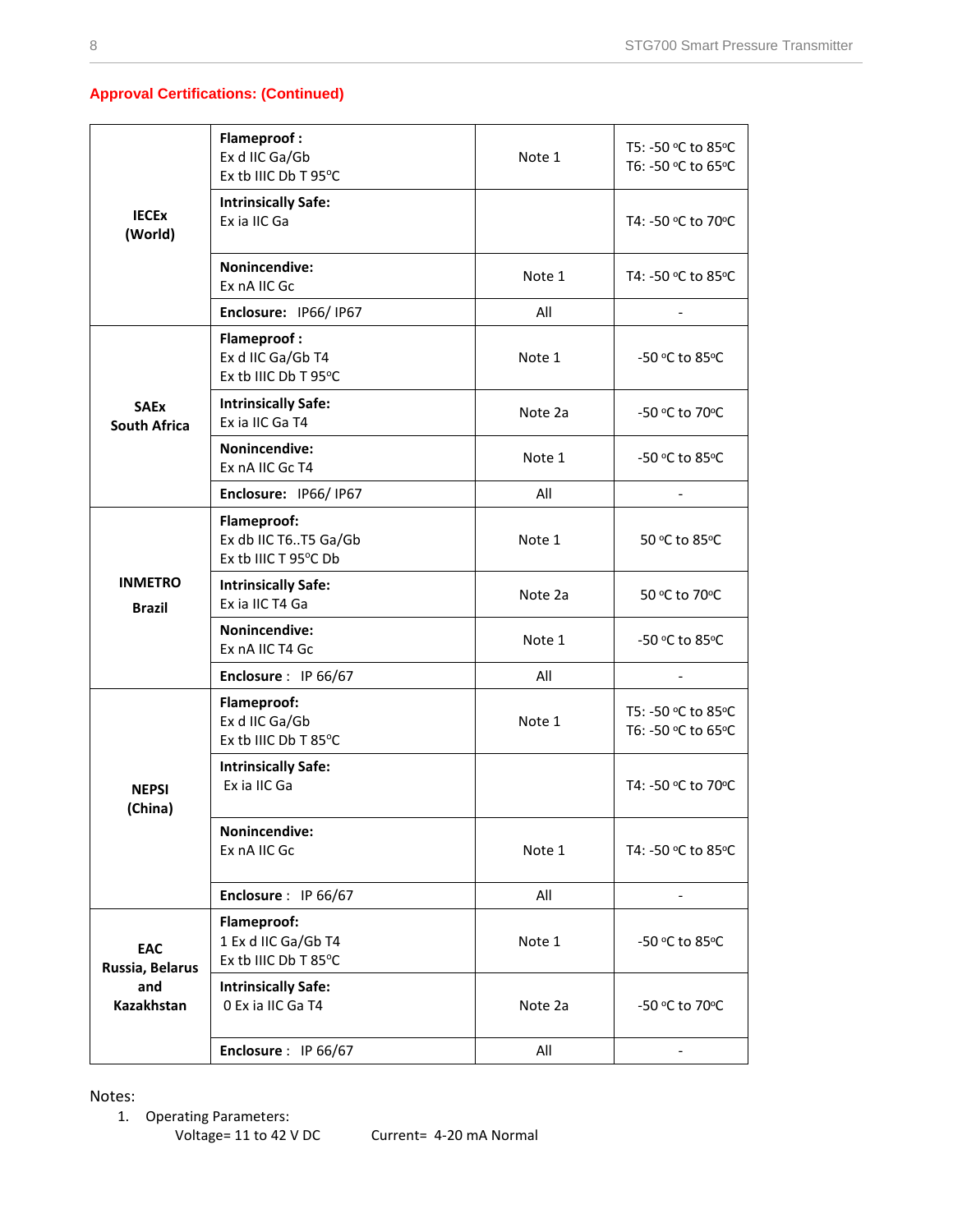# 2. Intrinsically Safe Entity Parameters

|           | a. Analog/DE/HART Entity Values:                          |                    |                                                                                                   |            |             |
|-----------|-----------------------------------------------------------|--------------------|---------------------------------------------------------------------------------------------------|------------|-------------|
|           | $V$ max= Ui = 30V                                         | $Imax = I = 105mA$ | Ci = 4.2nF                                                                                        | Li =984 uH | Pi =0.9W    |
|           | Transmitter with Terminal Block Revision E or Later       |                    |                                                                                                   |            |             |
|           | Vmax= Ui = $30V$ Imax= Ii= $225mA$ Ci = $4.2nF$           |                    |                                                                                                   | Li = $0$   | $Pi = 0.9W$ |
|           | Note: Transmitter with Terminal Block Revision E or later |                    |                                                                                                   |            |             |
|           |                                                           |                    | The revision is on the label that is on the module. There will be two lines of text on the label: |            |             |
| $\bullet$ | First is the Module Part #: 50049839-001 or 50049839-002  |                    |                                                                                                   |            |             |
| $\bullet$ |                                                           |                    | Second line has the supplier information, along with the REVISION:                                |            |             |

XXXXXXX-EXXXX, THE "X" is production related, THE POSITION of the "E" IS THE REVISION.

# **Other Certification Options**

# **Materials**

o NACE MRO175, MRO103, ISO15156

| <b>SIL 2/3 Certification</b> | IEC 61508 SIL 2 for non-redundant use and SIL 3 for redundant use according to EXIDA and |
|------------------------------|------------------------------------------------------------------------------------------|
|                              | TÜV Nord Sys Tec GmbH & Co. KG under the following standards: IEC61508-1: 2010; IEC      |
|                              | 61508-2: 2010; IEC61508-3: 2010.                                                         |
|                              |                                                                                          |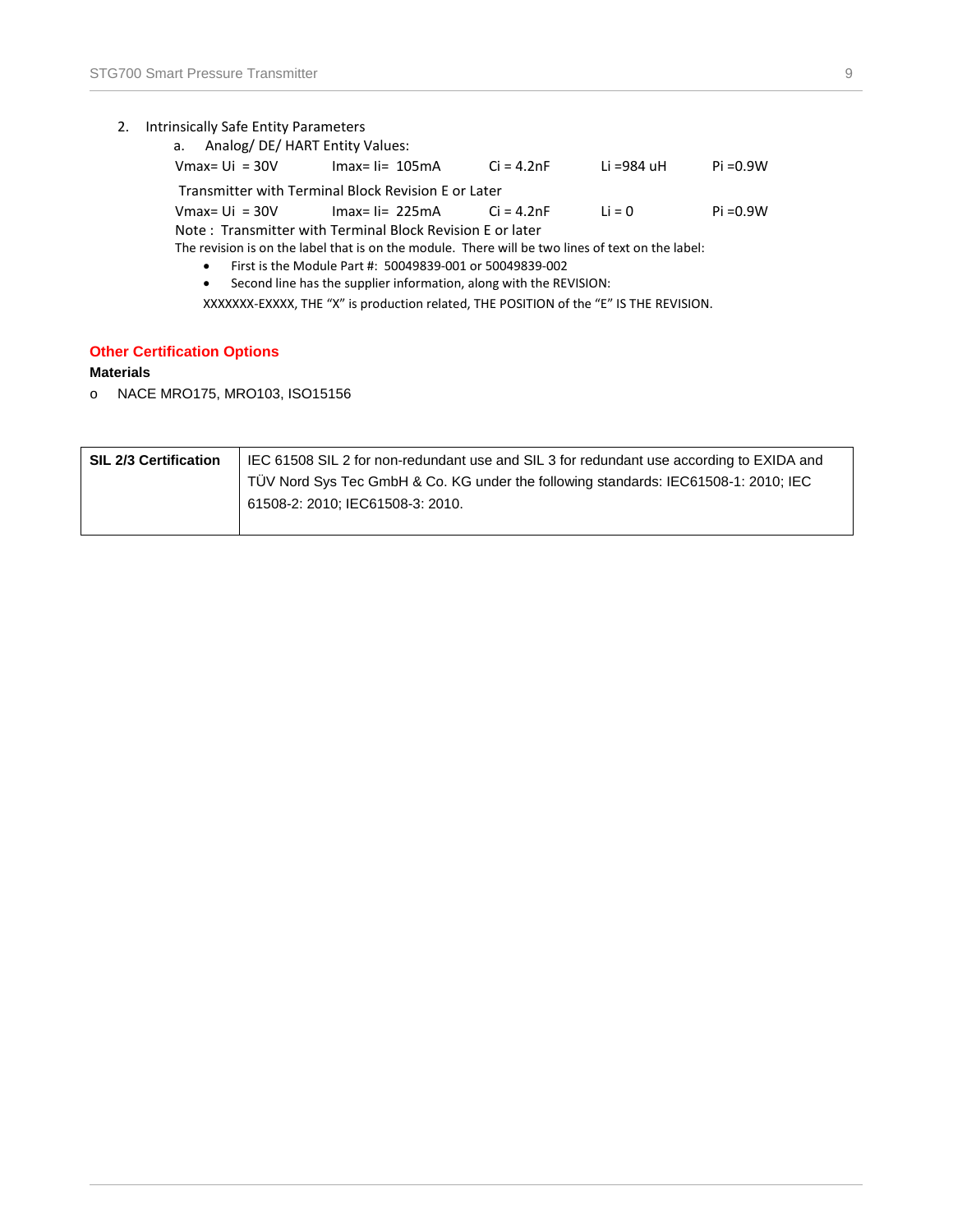# **Mounting & Dimensional Drawings**

R**eference Dimensions**: <sup>millimeters</sup>



**Dimensions: (Dual head design)**



**Figure 3 – Typical mounting dimensions of STG735, STG745 & STG775 for reference**

<span id="page-9-0"></span>Refer to the User's manual (34-ST-25-44) for full details on mounting and installation.

# **Mounting Configurations: (Dual head design)**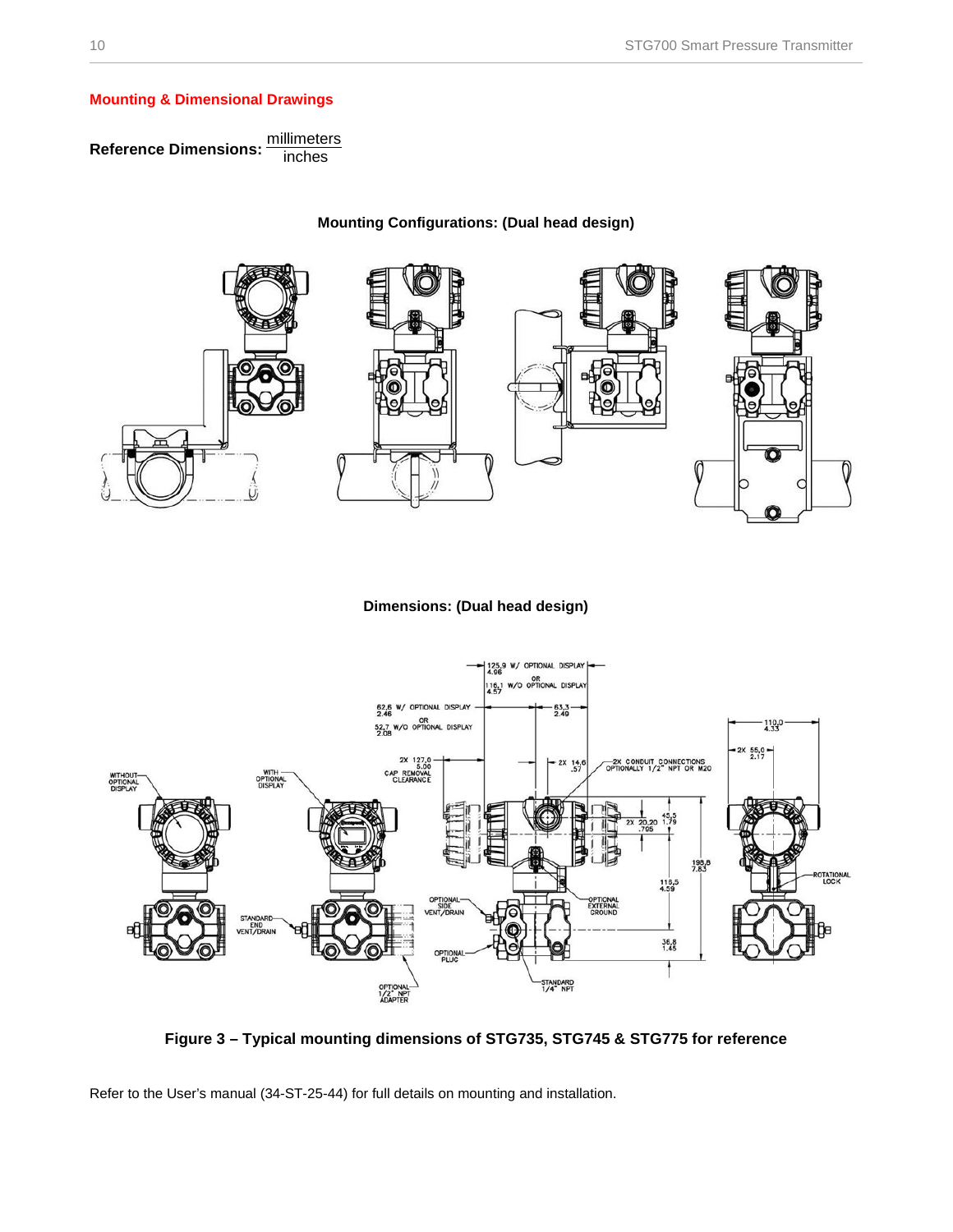R**eference Dimensions**: <u>millimeters</u>

**Mounting Configurations (Inline Designs)**



# **Dimension (Inline Design)**



# <span id="page-10-0"></span>**Figure 4 – Typical mounting dimensions of STG74S, STG77S, STG78S, & STG79S for reference**

Refer to the User's manual (34-ST-25-44) for full details on mounting and installation.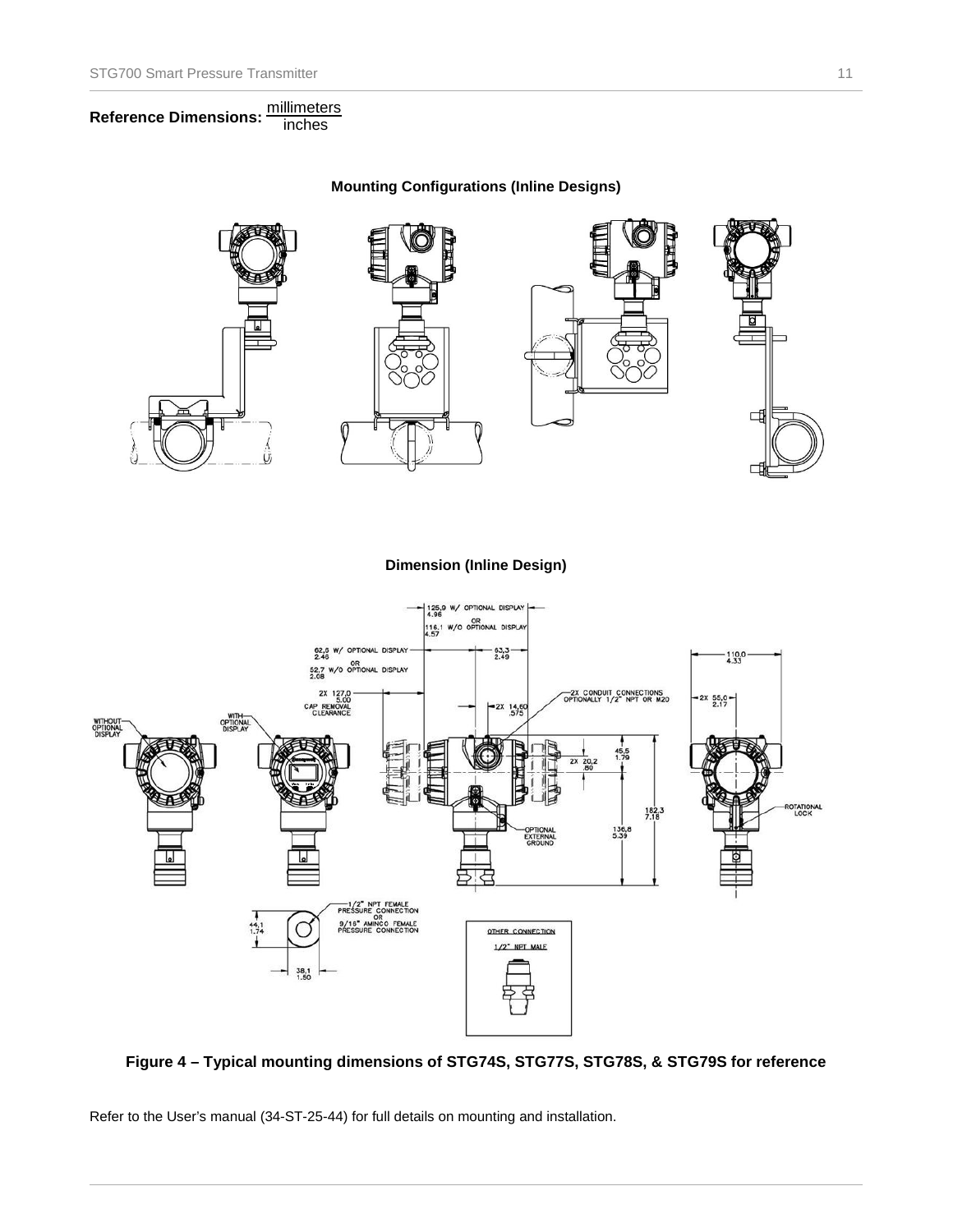#### **Model Selection Guide**

Model Selection Guides are subject to change and are inserted into the specifications as guidance only.

# **Model STG700 Gauge Pressure Transmitters**

Model Selection Guide 34-ST-16-122 Issue 4

**Instructions:** Make selections from all Tables using column below the proper arrow. Asterisk indicates availability. Letter (a) refers to restrictions highlighted in the restrictions table. Tables delimited w ith dashes. **List Price:** Price equals the sum of prices for all selections made. Key I II III IV V VI VII VIII IX STG7\_ \_ - \_ \_ \_ \_ \_ \_ - \_ - \_ - \_ \_ \_ - \_ \_ \_ - \_ - \_ \_ \_ \_ - \_ \_, \_ \_, \_ \_ - 0 0 0 0

| <b>KEY NUMBER</b> | <b>URL/Max Span</b> | LRL           | <b>Min Span</b> | <b>Units</b> | <b>Selection</b> | Availability |
|-------------------|---------------------|---------------|-----------------|--------------|------------------|--------------|
| Gauge             | 50(3.5)             | $-14.7(-1.0)$ | 0.5(0.035)      | psi (bar)    | STG735           |              |
| <b>Dual Head</b>  | 500(35)             | $-14.7(-1.0)$ | 5(.35)          | psi (bar)    | <b>STG745</b>    |              |
|                   | 3000 (210)          | $-14.7(-1.0)$ | 30(2.1)         | psi (bar)    | <b>STG775</b>    |              |
|                   | 50(3.5)             | $-14.7(-1.0)$ | 0.5(.035)       | psi (bar)    | STG73S           |              |
|                   | 500(35)             | $-14.7(-1.0)$ | 5(.35)          | psi (bar)    | STG74S           |              |
| Gauge<br>In-Line  | 3000 (210)          | $-14.7(-1.0)$ | 30(2.1)         | psi (bar)    | STG77S           |              |
|                   | 6000 (420)          | $-14.7(-1.0)$ | 60(4.2)         | psi (bar)    | STG78S           |              |
|                   | 10000 (690)         | $-14.7(-1.0)$ | 100(6.9)        | psi (bar)    | STG79S           |              |

| <b>TABLE I</b>       |                                       |                                                    | <b>METER BODY SELECTIONS</b>   |                                    |   |                |         |         |         |                     |  |
|----------------------|---------------------------------------|----------------------------------------------------|--------------------------------|------------------------------------|---|----------------|---------|---------|---------|---------------------|--|
| a. Process           |                                       | Process Head/Reference Head Material <sup>1b</sup> |                                | Barrier Diaphragm Material         |   |                |         |         |         |                     |  |
| Head &               |                                       | <b>Plated Carbon Steel</b>                         | 316L SS                        |                                    |   |                |         |         |         |                     |  |
| Diaphragm            |                                       |                                                    | Hastelloy <sup>®</sup> C - 276 |                                    | B |                | $\star$ |         |         |                     |  |
| <b>Materials</b>     | 316 Stainless Steel                   |                                                    | 316L SS                        |                                    | Ė |                | $\star$ |         |         | $\star$<br>$\star$  |  |
|                      |                                       |                                                    | Hastelloy C - 276              |                                    |   |                | $\star$ |         |         | $\star$<br>$\star$  |  |
|                      | Hastelloy C - 276/316 Stainless Steel |                                                    | Hastelloy C - 276              |                                    |   |                | $\star$ |         |         | $\star$<br>$\star$  |  |
| b. Fill Fluid        | Silicone Oil 200                      |                                                    |                                |                                    |   |                | $\star$ |         |         | $\star$<br>$\star$  |  |
|                      | <b>Fluorinated Oil CTFE</b>           |                                                    |                                |                                    |   |                | $\star$ |         |         |                     |  |
|                      | Size/Type                             |                                                    |                                | <b>Material</b>                    |   |                |         |         |         |                     |  |
| c. Process           | 9/16" Aminco                          |                                                    | Same as Process Head           |                                    |   |                |         |         |         |                     |  |
| <b>Connection</b>    | 1/2" NPT (female)                     |                                                    | Same as Process Head 1a        |                                    |   | G              | $\star$ |         |         |                     |  |
|                      | $1/2$ " NPT (male)                    |                                                    | Same as Process Head           |                                    |   | н              |         |         |         | $\star$             |  |
|                      | G 1/2 B Threaded Fitting              |                                                    | Same as Process Head           |                                    |   | B              |         |         | $\star$ | $\star$<br>$\star$  |  |
|                      | None                                  |                                                    |                                |                                    |   | $0_{--}$       |         |         |         | $\star$<br>$\star$  |  |
|                      | Carbon Steel                          |                                                    |                                |                                    |   |                | $\star$ | $\star$ |         |                     |  |
| d. Bolt/Nuts         | 316 SS                                |                                                    |                                |                                    |   |                | ٠       | $\star$ |         |                     |  |
| <b>Materials</b>     |                                       | Grade 660 (NACE A286) with NACE 304 SS Nuts        |                                |                                    |   |                | $\star$ | $\star$ |         |                     |  |
|                      | Grade 660 (NACE A286) Bolts & Nuts    |                                                    |                                |                                    |   |                | p       | p       |         |                     |  |
|                      | <b>Super Duplex</b>                   |                                                    |                                |                                    |   | D              | р       | n       |         |                     |  |
|                      | <b>Head Type</b>                      | <b>Vent Type</b>                                   | Location                       | <b>Vent Material</b>               |   |                |         |         |         |                     |  |
|                      | <b>None</b>                           | None                                               | <b>None</b>                    | None                               |   | $\Omega$       |         |         |         |                     |  |
|                      | <b>Single Ended</b>                   | None                                               | None                           | <b>None</b>                        |   |                | $\star$ |         |         |                     |  |
| e. Vent/Drain        | <b>Single Ended</b>                   | <b>Standard Vent</b>                               | Side                           | Matches Head Material <sup>1</sup> |   | $\overline{2}$ | $\star$ | $\star$ |         |                     |  |
| <b>Type/Location</b> | <b>Single Ended</b>                   | <b>Center Vent</b>                                 | Side                           | <b>Stainless Steel Only</b>        |   | 3              | t       | t       |         |                     |  |
|                      | <b>Dual Ended</b>                     | <b>Standard Vent</b>                               | End                            | Matches Head Material <sup>1</sup> |   |                | $\star$ |         |         |                     |  |
|                      | <b>Dual Ended</b>                     | <b>Center Vent</b>                                 | End                            | <b>Stainless Steel only</b>        |   | 5              | t       | t       |         |                     |  |
|                      | <b>Dual Ended</b>                     | Std Vent/Plug                                      | Side/End                       | Matches Head Material              |   | 6              | $\star$ | $\star$ |         |                     |  |
|                      | None                                  |                                                    |                                |                                    |   | $\Omega$       |         |         | $\star$ | $^\star$<br>$\star$ |  |
| f. Gasket            | Teflon® or PTFE (Glass Filled)        |                                                    |                                |                                    |   |                | $\star$ | $\star$ |         |                     |  |
| <b>Materials</b>     | Viton <sup>®</sup>                    |                                                    |                                |                                    |   | B              | $\star$ | $\star$ |         |                     |  |
|                      | Graphite                              |                                                    |                                |                                    |   | Ć              | $\star$ | $\star$ |         |                     |  |

<sup>1</sup> Except Carbon Steel Heads shall use 316SS Vent/Drain & Plugs and or 1/2" adapters

<sup>1a</sup> STG735,745,775 supplied via 1/2" flange adapter same material as process head except carbon steel shall use 316 SS

<sup>1b</sup> Reference head available w ith Dual Head Gage models only. In-Line Gage models are supplied w ith Process Head only.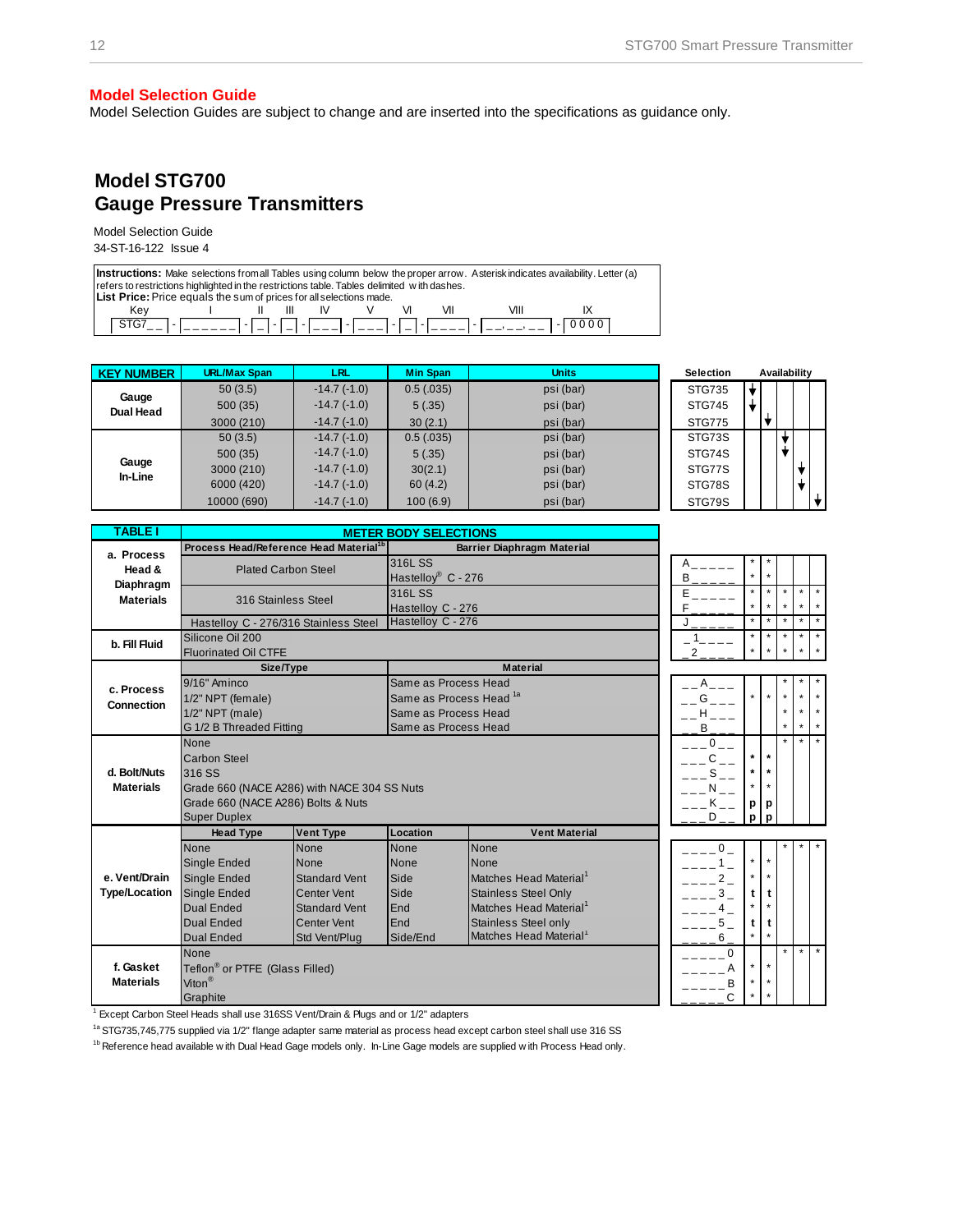|                     |                                                                               | <b>STANDARD</b>                                                             |                         | <b>REVERSED</b> | 90°/STANDARD                                                                              |                                                                                |         |     |  |  |
|---------------------|-------------------------------------------------------------------------------|-----------------------------------------------------------------------------|-------------------------|-----------------|-------------------------------------------------------------------------------------------|--------------------------------------------------------------------------------|---------|-----|--|--|
|                     |                                                                               | <b>SELECTION 14</b>                                                         |                         |                 | <b>SELECTION 2 SELECTION 3</b>                                                            |                                                                                |         |     |  |  |
|                     |                                                                               |                                                                             |                         |                 |                                                                                           | STG79S<br>STG77S, STG78S<br>STG73S, STG74S<br><b>STG775</b><br>STG735, STG745- |         |     |  |  |
| <b>TABLE II</b>     | <b>Meter Body &amp; Connection Orientation</b>                                |                                                                             |                         |                 |                                                                                           |                                                                                |         |     |  |  |
| <b>Head/Connect</b> | Standard                                                                      | High Side Left, Ref Side Right <sup>2</sup> / Std Head Orientation          |                         |                 |                                                                                           |                                                                                |         |     |  |  |
| Orientation         | Reversed                                                                      | Ref Side Left, High Side Right <sup>2</sup>                                 |                         |                 |                                                                                           | 2                                                                              | $\star$ |     |  |  |
|                     | 90/Standard                                                                   | High Side Left, Ref Side Right <sup>2</sup> / 90 <sup>0</sup> Head Rotation |                         |                 |                                                                                           | 3                                                                              |         | hlh |  |  |
|                     |                                                                               |                                                                             |                         |                 |                                                                                           |                                                                                |         |     |  |  |
|                     |                                                                               |                                                                             |                         |                 |                                                                                           |                                                                                |         |     |  |  |
| <b>TABLE III</b>    |                                                                               |                                                                             | <b>AGENCY APPROVALS</b> |                 |                                                                                           |                                                                                |         |     |  |  |
|                     | No Approvals Required                                                         |                                                                             |                         |                 |                                                                                           | 0                                                                              |         |     |  |  |
|                     | <fm> Explosion proof, Intrinsically Safe, Non-incendive, &amp; Dustproof</fm> |                                                                             |                         |                 |                                                                                           | Α                                                                              |         |     |  |  |
|                     | CSA Explosion proof, Intrinsically Safe, Non-incendive, & Dustproof           |                                                                             |                         |                 |                                                                                           | B                                                                              | $\star$ |     |  |  |
|                     | ATEX Explosion proof, Intrinsically Safe & Non-incendive                      |                                                                             |                         |                 |                                                                                           | C                                                                              | ÷       |     |  |  |
| Approvals           | IECEx Explosion proof, Intrinsically Safe & Non-incendive                     |                                                                             |                         |                 |                                                                                           | D                                                                              | $\star$ |     |  |  |
|                     | SAEx/CCoE Explosion proof, Intrinsically Safe & Non-incendive                 |                                                                             |                         |                 |                                                                                           | E                                                                              | ÷       |     |  |  |
|                     | <b>INMETRO Explosion proof, Intrinsically Safe &amp; Non-incendive</b>        |                                                                             |                         |                 |                                                                                           |                                                                                | $\star$ |     |  |  |
|                     | NEPSI Explosion proof, Intrinsically Safe & Non-incendive                     |                                                                             |                         |                 |                                                                                           | G                                                                              | $\star$ |     |  |  |
|                     |                                                                               |                                                                             |                         |                 | EAC-Customs Union(Russia,Belarus and Kazakhstan)EX Approval Flameproof,Intrinsically Safe |                                                                                | $\star$ |     |  |  |
| <b>TABLE IV</b>     |                                                                               |                                                                             |                         |                 |                                                                                           |                                                                                |         |     |  |  |

|                                  | <b>Material</b>                         |                                 | <b>Connection</b> | <b>Lightning Protection</b> |
|----------------------------------|-----------------------------------------|---------------------------------|-------------------|-----------------------------|
|                                  | Polyester Powder Coated Aluminum        |                                 | $1/2$ NPT         | None                        |
|                                  | <b>Polyester Powder Coated Aluminum</b> |                                 | M <sub>20</sub>   | None                        |
| a. Electronic                    | Polyester Powder Coated Aluminum        |                                 | $1/2$ NPT         | <b>Yes</b>                  |
| Housing<br><b>Material &amp;</b> | Polyester Powder Coated Aluminum        |                                 | M <sub>20</sub>   | <b>Yes</b>                  |
| <b>Connection Type</b>           | 316 Stainless Steel (Grade CF8M)        |                                 | $1/2$ NPT         | <b>None</b>                 |
|                                  | 316 Stainless Steel (Grade CF8M)        |                                 | M <sub>20</sub>   | <b>None</b>                 |
|                                  | 316 Stainless Steel (Grade CF8M)        |                                 | $1/2$ NPT         | <b>Yes</b>                  |
|                                  | 316 Stainless Steel (Grade CF8M)        |                                 | M <sub>20</sub>   | <b>Yes</b>                  |
| b. Output/                       | <b>Analog Output</b>                    |                                 |                   | <b>Digital Protocol</b>     |
| Protocol                         | $4-20mAdc$                              |                                 |                   | <b>HART Protocol</b>        |
|                                  | <b>Indicator</b>                        | Ext Zero, Span & Config Buttons |                   | Languages                   |
|                                  | None                                    | None                            |                   | None                        |
|                                  | None                                    | Yes (Zero/Span Only)            |                   | None                        |
| c. Customer                      | Standard(w/Internal                     |                                 |                   |                             |
| Interface                        | Zero, Span&Config                       | <b>None</b>                     |                   | <b>EN</b>                   |
| <b>Selections</b>                | buttons)                                |                                 |                   |                             |
|                                  | Standard(w/Internal                     |                                 |                   |                             |
|                                  | Zero, Span&Config                       | <b>Yes</b>                      |                   | <b>EN</b>                   |
|                                  | buttons)                                |                                 |                   |                             |

| <b>TABLE V</b>                  |                                                         |                  | <b>CONFIGURATION SELECTIONS</b> |                                                        |      |         |         |         |                 |
|---------------------------------|---------------------------------------------------------|------------------|---------------------------------|--------------------------------------------------------|------|---------|---------|---------|-----------------|
| a. Application                  |                                                         |                  | <b>Diagnostics</b>              |                                                        |      |         |         |         |                 |
| <b>Software</b>                 | <b>Standard Diagnostics</b>                             |                  |                                 |                                                        |      | $\star$ |         |         |                 |
|                                 | <b>Write Protect</b>                                    | <b>Fail Mode</b> |                                 | High & Low Output Limits <sup>3</sup>                  |      |         |         |         |                 |
| b. Output Limit, Disabled       |                                                         |                  |                                 | High> 21.0mAdc Honeywell Std (3.8 - 20.8 mAdc)         |      | $\star$ |         |         | $*$ $*$         |
| Failsafe & Write Disabled       |                                                         |                  |                                 | Low< 3.6mAdc Honeywell Std (3.8 - 20.8 mAdc)           |      | $\star$ |         | $\star$ | $*$ $*$         |
| <b>Protect Settings Enabled</b> |                                                         |                  |                                 | High> 21.0mAdc Honeywell Std (3.8 - 20.8 mAdc)         | $-3$ | $\star$ | $\star$ | $\star$ | $*$ $*$         |
|                                 | Enabled                                                 |                  |                                 | Low< $3.6$ m Adc   Honeywell Std $(3.8 - 20.8)$ m Adc) |      | $\star$ |         | $\star$ | $\star$ $\star$ |
|                                 |                                                         |                  | <b>General Configuration</b>    |                                                        |      |         |         |         |                 |
| c. General                      | <b>Factory Standard</b>                                 |                  |                                 |                                                        | $ S$ |         |         |         | $\star$         |
| Configuration                   | Custom Configuration (Unit Data Required from customer) |                  |                                 |                                                        |      | $\star$ |         |         |                 |

 $2$  Left side/Right side as view ed from the customer connection perspective

**Solution Symbolic Configurable by customer** <sup>3</sup><br><sup>3</sup> NAMUR Output Limits are configurable by customer

4 Process connections w ill vary on In-Line Models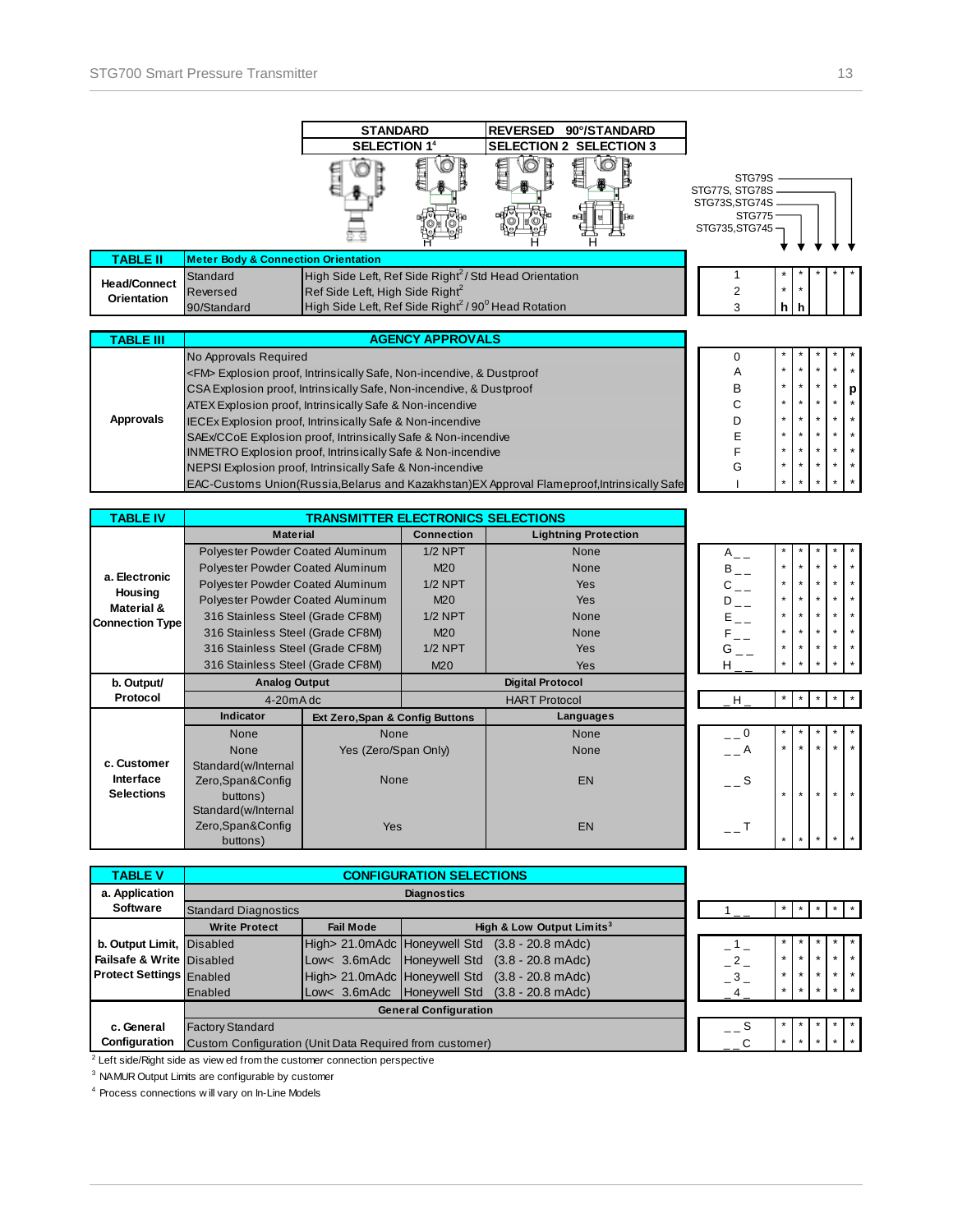|                                       |                                                                       |                             |                                                 |                                                                                   | STG79S                                             |                                       |                   |   |
|---------------------------------------|-----------------------------------------------------------------------|-----------------------------|-------------------------------------------------|-----------------------------------------------------------------------------------|----------------------------------------------------|---------------------------------------|-------------------|---|
|                                       |                                                                       |                             |                                                 |                                                                                   | STG77S, STG78S<br>STG73S, STG74S                   |                                       |                   |   |
|                                       |                                                                       |                             |                                                 |                                                                                   | <b>STG775</b>                                      |                                       |                   |   |
| <b>TABLE VI</b>                       |                                                                       |                             | <b>CALIBRATION &amp; ACCURACY SELECTIONS</b>    |                                                                                   | STG735, STG745-                                    |                                       |                   |   |
|                                       | <b>Accuracy</b>                                                       |                             | <b>Calibrated Range</b>                         | <b>Calibration Qty</b>                                                            |                                                    |                                       |                   |   |
| a. Accuracy and<br><b>Calibration</b> | <b>Standard</b>                                                       | <b>Factory Standard</b>     |                                                 | <b>Single Calibration</b>                                                         | Α                                                  |                                       |                   |   |
|                                       | Standard                                                              | Custom (Unit Data Required) |                                                 | <b>Single Calibration</b>                                                         | B                                                  |                                       |                   |   |
| TABLE VII                             |                                                                       |                             | <b>ACCESSORY SELECTIONS</b>                     |                                                                                   |                                                    |                                       |                   |   |
|                                       | <b>Bracket Type</b>                                                   |                             |                                                 | <b>Material</b>                                                                   |                                                    |                                       |                   |   |
|                                       | None                                                                  |                             | None                                            |                                                                                   | $0\hspace{0.05cm}\underline{\ \ }\hspace{0.1cm} }$ |                                       |                   |   |
|                                       | Angle Bracket                                                         |                             | Carbon Steel                                    |                                                                                   | $1 - -$                                            |                                       |                   |   |
|                                       | Angle Bracket                                                         |                             | 304 SS                                          |                                                                                   | $2 - - -$                                          | $\star$<br>$\star$<br>$\star$         |                   |   |
| a. Mounting                           | Angle Bracket                                                         |                             | 316 SS                                          |                                                                                   | $3 - - -$                                          | $\star$<br>$\star$<br>$\star$         | $\star$           |   |
| <b>Bracket</b>                        | Marine Approved Bracket                                               |                             | 304 SS                                          |                                                                                   | $4 - - -$                                          | $\star$<br>$\star$                    |                   |   |
|                                       | <b>Flat Bracket</b>                                                   |                             | <b>Carbon Steel</b>                             |                                                                                   | $5 - - -$                                          | $\star$<br>$\star$<br>$\star$         | $\star$           |   |
|                                       | <b>Flat Bracket</b>                                                   |                             | 304 SS                                          |                                                                                   | $6 - - -$                                          | $\star$<br>$\star$<br>$\star$         |                   |   |
|                                       | <b>Flat Bracket</b>                                                   |                             | 316 SS                                          |                                                                                   |                                                    |                                       |                   |   |
|                                       |                                                                       |                             | <b>Customer Tag Type</b>                        |                                                                                   |                                                    |                                       |                   |   |
| b. Customer Tag                       | No customer tag                                                       |                             |                                                 |                                                                                   | $-0$ $-$                                           |                                       |                   |   |
|                                       | One Wired Stainless Steel Tag (Up to 4 lines 26 char/line)            |                             |                                                 |                                                                                   | 1                                                  |                                       |                   |   |
| c. Unassembled                        |                                                                       |                             | <b>Unassembled Conduit Plugs &amp; Adapters</b> |                                                                                   |                                                    |                                       |                   |   |
| <b>Conduit</b>                        | No Conduit Plugs or Adapters Required                                 |                             |                                                 |                                                                                   | $-$ AO                                             |                                       |                   |   |
| Plugs &                               | 1/2 NPT Male to 3/4 NPT Female 316 SS Certified Conduit Adapter       |                             |                                                 |                                                                                   | $- -$ A2                                           | n<br>n<br>n                           | $\mathsf{n}$<br>n |   |
| <b>Adapters</b>                       | 1/2 NPT 316 SS Certified Conduit Plug                                 |                             |                                                 |                                                                                   | $ -$ A6                                            | n<br>n                                | n n n             |   |
|                                       | M20 316 SS Certified Conduit Plug                                     |                             |                                                 |                                                                                   | A7                                                 | m m m m m                             |                   |   |
| <b>TABLE VIII</b>                     |                                                                       |                             |                                                 | OTHER Certifications & Options: (String in sequence comma delimited (XX, XX, XX,) |                                                    |                                       |                   |   |
|                                       | No additional options                                                 |                             |                                                 |                                                                                   | 00                                                 |                                       |                   |   |
|                                       | NACE MR0175; MR0103; ISO15156 Process wetted parts only               |                             |                                                 |                                                                                   | FG                                                 | $\star$<br>$\star$<br>$\star$         |                   |   |
|                                       | NACE MR0175; MR0103; ISO15156 Process wetted and non-wetted parts     |                             |                                                 |                                                                                   | F7                                                 | c<br>C<br>c                           | c<br>C            | b |
|                                       | Marine (DNV, ABS, BV, KR, LR)                                         |                             |                                                 |                                                                                   | МT                                                 | d<br>$\operatorname{\mathsf{d}}$<br>d | d<br>d            |   |
|                                       | EN10204 Type 3.1 Material Traceability                                |                             |                                                 |                                                                                   | <b>FX</b>                                          | $\star$<br>$\star$<br>$\star$         | $\star$           |   |
|                                       | Certificate of Conformance                                            |                             |                                                 |                                                                                   | F <sub>3</sub>                                     | $\star$<br>$\star$<br>$\star$         | $\star$           |   |
|                                       | Calibration Test Report & Certificate of Conformance                  |                             |                                                 |                                                                                   | F <sub>1</sub>                                     | $\star$<br>$\star$<br>$\star$         | $\star$           | b |
|                                       | Certifications & Certificate of Origin                                |                             |                                                 |                                                                                   | F <sub>5</sub>                                     | $\star$<br>$\star$<br>$\star$         | $\star$           |   |
| Warranty                              | FMEDA (SIL 2/3) Certification                                         |                             |                                                 |                                                                                   | FE.                                                | j<br>j<br>j                           | j<br>j            |   |
|                                       | Over-Pressure Leak Test Certificate (1.5X MAWP)                       |                             |                                                 |                                                                                   | TP                                                 | $\star$<br>$\star$<br>$\star$         | $\star$           |   |
|                                       | Cert Clean for O <sub>2</sub> or CL <sub>2</sub> service per ASTM G93 |                             |                                                 |                                                                                   | OX                                                 | е<br>e<br>е                           | e<br>е            |   |
|                                       | PM Certification <sup>5</sup>                                         |                             |                                                 |                                                                                   | <b>PM</b>                                          | $\star$<br>$\star$<br>$\star$         |                   |   |
|                                       | Extended Warranty Additional 1 year                                   |                             |                                                 |                                                                                   | 01                                                 | $\star$<br>$\star$<br>$\star$         | *<br>$\star$      |   |
|                                       | Extended Warranty Additional 2 years                                  |                             |                                                 |                                                                                   | 02                                                 | $\star$<br>$\star$                    |                   | b |
|                                       | Extended Warranty Additional 3 years                                  |                             |                                                 |                                                                                   | 03                                                 | $\star$<br>$\star$<br>$\star$         | $\star$           |   |
|                                       | Extended Warranty Additional 4 years                                  |                             |                                                 |                                                                                   | 04                                                 | $\star$<br>٠                          |                   |   |
| TABLE IX                              |                                                                       |                             |                                                 |                                                                                   |                                                    |                                       |                   |   |
| Factory                               | <b>Manufacturing Specials</b><br><b>Factory Identification</b>        |                             |                                                 |                                                                                   | 0000                                               | $\pmb{\ast}$                          |                   |   |
|                                       |                                                                       |                             |                                                 |                                                                                   |                                                    |                                       |                   |   |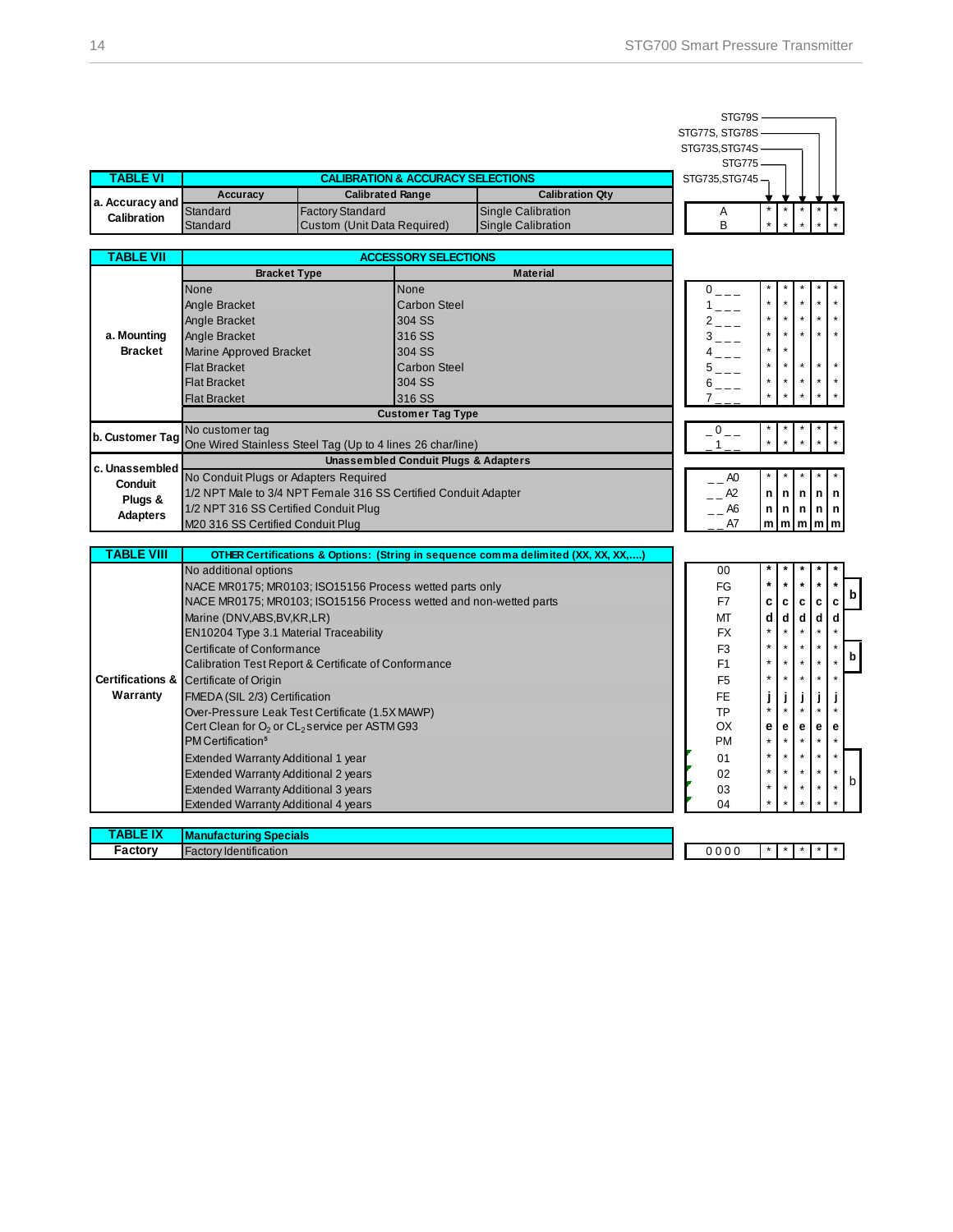#### **RESTRICTIONS**

| <b>Restriction</b> |                 | <b>Available Only with</b> | <b>Not Available with</b>              |                                      |  |  |
|--------------------|-----------------|----------------------------|----------------------------------------|--------------------------------------|--|--|
| Letter             | <b>Table</b>    | Selection(s)               | <b>Table</b>                           | Selection(s)                         |  |  |
| c                  | Id              | $\_$ _ 0,N,K,D $\_$ $\_$   |                                        |                                      |  |  |
|                    | <b>Iva</b>      | $C, D, G, H$ <sub>-</sub>  | Vlla                                   | $1, 2, 3, 5, 6, 7$ _                 |  |  |
| e                  | $\mathsf{lb}$   |                            |                                        |                                      |  |  |
| h                  |                 |                            | le                                     | 4, 5, 6                              |  |  |
|                    |                 |                            | Vlla                                   | $1, 2, 3, 4, 5, 6, 7$ <sub>---</sub> |  |  |
|                    |                 |                            | Vb                                     | $-1,2$                               |  |  |
| m                  | IV <sub>a</sub> | $B, D, F, H$ <sub>_</sub>  |                                        |                                      |  |  |
| $\mathbf n$        | IV <sub>a</sub> | $A, C, E, G$ <sub>_</sub>  |                                        |                                      |  |  |
| n                  |                 |                            | Ш                                      | B- No CRN number available           |  |  |
|                    |                 |                            | la.                                    |                                      |  |  |
| b                  |                 |                            | Select Only one option from this group |                                      |  |  |

s<br> The PM option is available on all Smartline Pressure Transmitter process wetted parts such as process heads, flanges, bushings and vent plugs except plated carbon steel process heads and flanges. PM option information is also available on diaphragms except STG and STA inline construction pressure transmitters.

# **FIELD INSTALLABLE ACCESSORY KITS**

| <b>Description</b>                                                      | Kit Number  |
|-------------------------------------------------------------------------|-------------|
| Terminal Strip w/o Lightning Protection Kit for HART                    | 50129832-50 |
| Terminal Strip w/Lightning Protection for HART Modules                  | 50129832-50 |
| <b>HART Electronics Module</b>                                          | 50129828-50 |
| HART Electronics Module w/connection for external configuration buttons | 50129828-50 |
| <b>Standard Display Module</b>                                          | 50126003-50 |

Note P - For part number pricing please refer to WEB Channel

### **PRODUCT MANUALS**

| <b>Description</b>                                            | <b>IPart Numbe</b> |
|---------------------------------------------------------------|--------------------|
| ST 700 Smart Transmitter User Manual - English                | 34-ST-25-44        |
| ST 700 Smart Transmitter HART Communications Manual - English | 34-ST-25-47        |
| ST 700 Smart Transmitter Safety Manual - English              | 34-ST-25-37        |

All product documentation is available at www.honeywellprocess.com.

| Kit Number   |
|--------------|
| 50129832-501 |
| 50129832-502 |
| 50129828-501 |
| 50129828-502 |
| 50126003-501 |

| Part Number |
|-------------|
| 34-ST-25-44 |
| 34-ST-25-47 |
| 34-ST-25-37 |